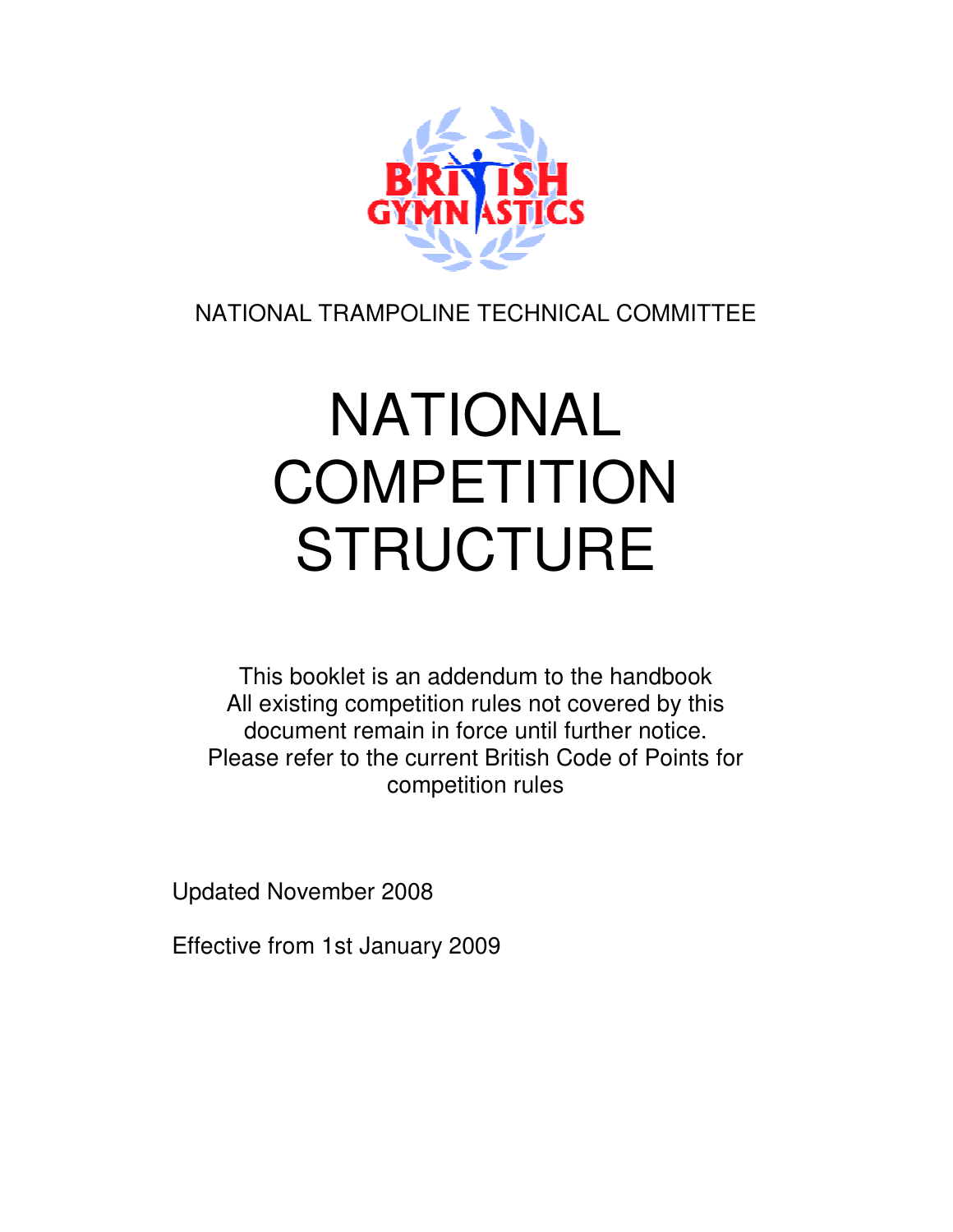| <b>First Issue</b> | January 2001  |
|--------------------|---------------|
| 1st Update         | October 2001  |
| 2nd Update         | October 2002  |
| 3rd Update         | October 2003  |
| 4th Update         | October 2004  |
| 5th Update         | November 2005 |
| 6th Update         | May 2006      |
| 7th Update         | November 2006 |
| 8th Update         | February 2007 |
| 9th Update         | November 2007 |
| 10th Update        | November 2008 |
|                    |               |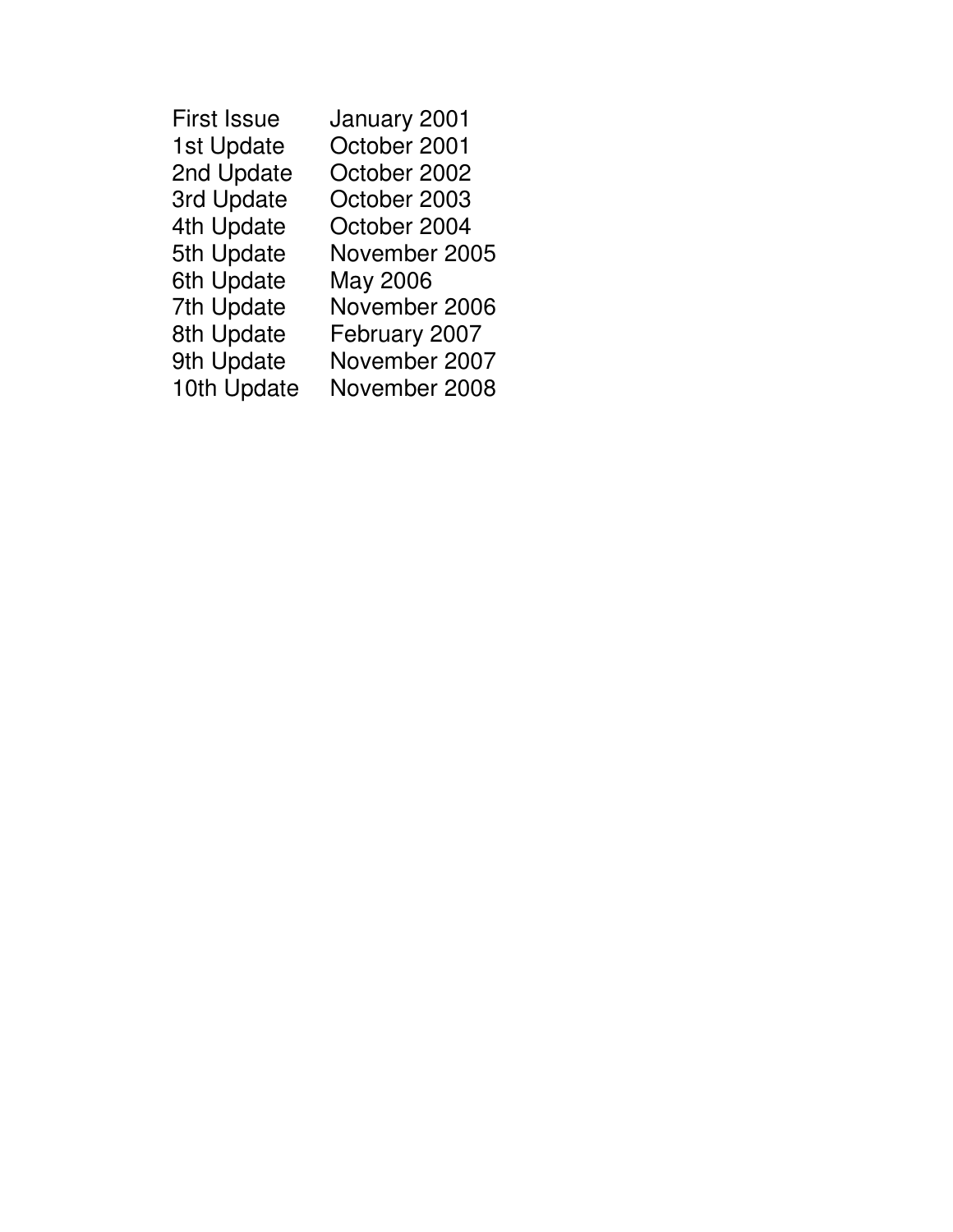### **Table of Contents**

| 1.1   |  |
|-------|--|
| 1.2   |  |
| 1.3   |  |
| 1.4   |  |
| 1.5   |  |
|       |  |
| 2.1   |  |
| 2.1.1 |  |
| 2.1.2 |  |
| 2.2   |  |
| 2.3   |  |
| 2.4   |  |
| 2.5   |  |
| 2.5.1 |  |
| 2.5.2 |  |
| 2.5.3 |  |
| 2.5.4 |  |
| 2.6   |  |
| 2.7   |  |
| 2.8   |  |
| 2.9   |  |
|       |  |
| 3.1   |  |
| 3.2   |  |
| 3.3   |  |
| 3.4   |  |
| 3.5   |  |
| 3.6   |  |
| 3.7   |  |
| 3.8   |  |
| 3.9   |  |
| 3.10  |  |
|       |  |
| 4.1   |  |
| 4.2   |  |
| 4.3   |  |
| 4.4   |  |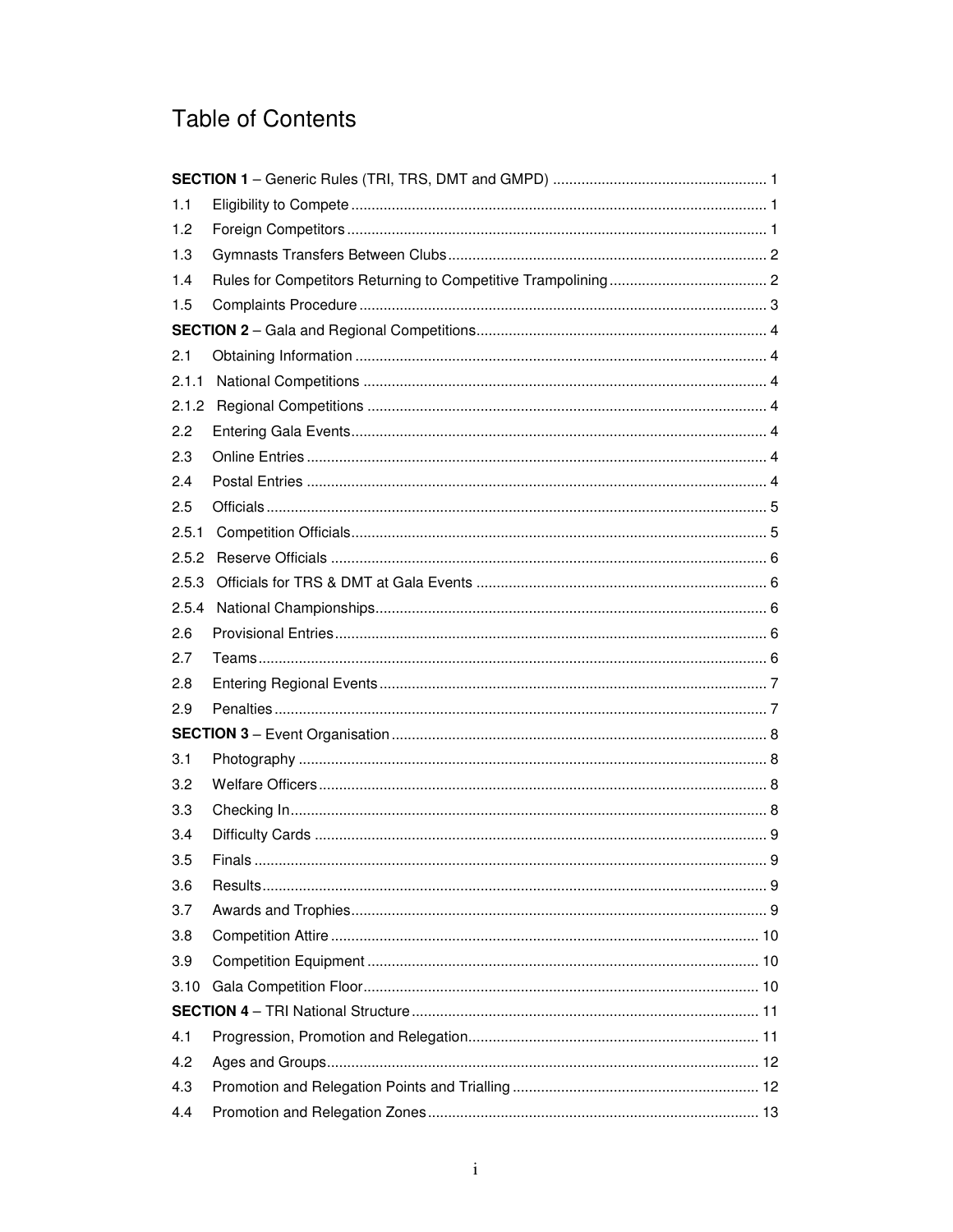| 4.5 |                                                                       |  |
|-----|-----------------------------------------------------------------------|--|
| 4.6 |                                                                       |  |
| 4.7 |                                                                       |  |
|     |                                                                       |  |
| 5.1 |                                                                       |  |
| 5.2 |                                                                       |  |
| 5.3 |                                                                       |  |
| 5.4 |                                                                       |  |
| 5.5 |                                                                       |  |
| 5.6 |                                                                       |  |
| 5.7 |                                                                       |  |
|     | SECTION 6 - GMPD (TPD) - Trampolining for People with Disabilities 17 |  |
| 6.1 |                                                                       |  |
| 6.2 |                                                                       |  |
| 6.3 |                                                                       |  |
|     |                                                                       |  |
|     |                                                                       |  |
|     |                                                                       |  |
|     |                                                                       |  |
| 6.4 |                                                                       |  |
| 6.5 |                                                                       |  |
| 6.6 |                                                                       |  |
| 6.7 |                                                                       |  |
|     |                                                                       |  |
| 7.1 |                                                                       |  |
| 7.2 |                                                                       |  |
| 7.3 |                                                                       |  |
| 7.4 |                                                                       |  |
| 7.5 |                                                                       |  |
| 7.6 |                                                                       |  |
| 7.7 |                                                                       |  |
|     |                                                                       |  |
|     |                                                                       |  |
|     | 7.7.3                                                                 |  |
|     |                                                                       |  |
| 7.8 |                                                                       |  |
| 7.9 |                                                                       |  |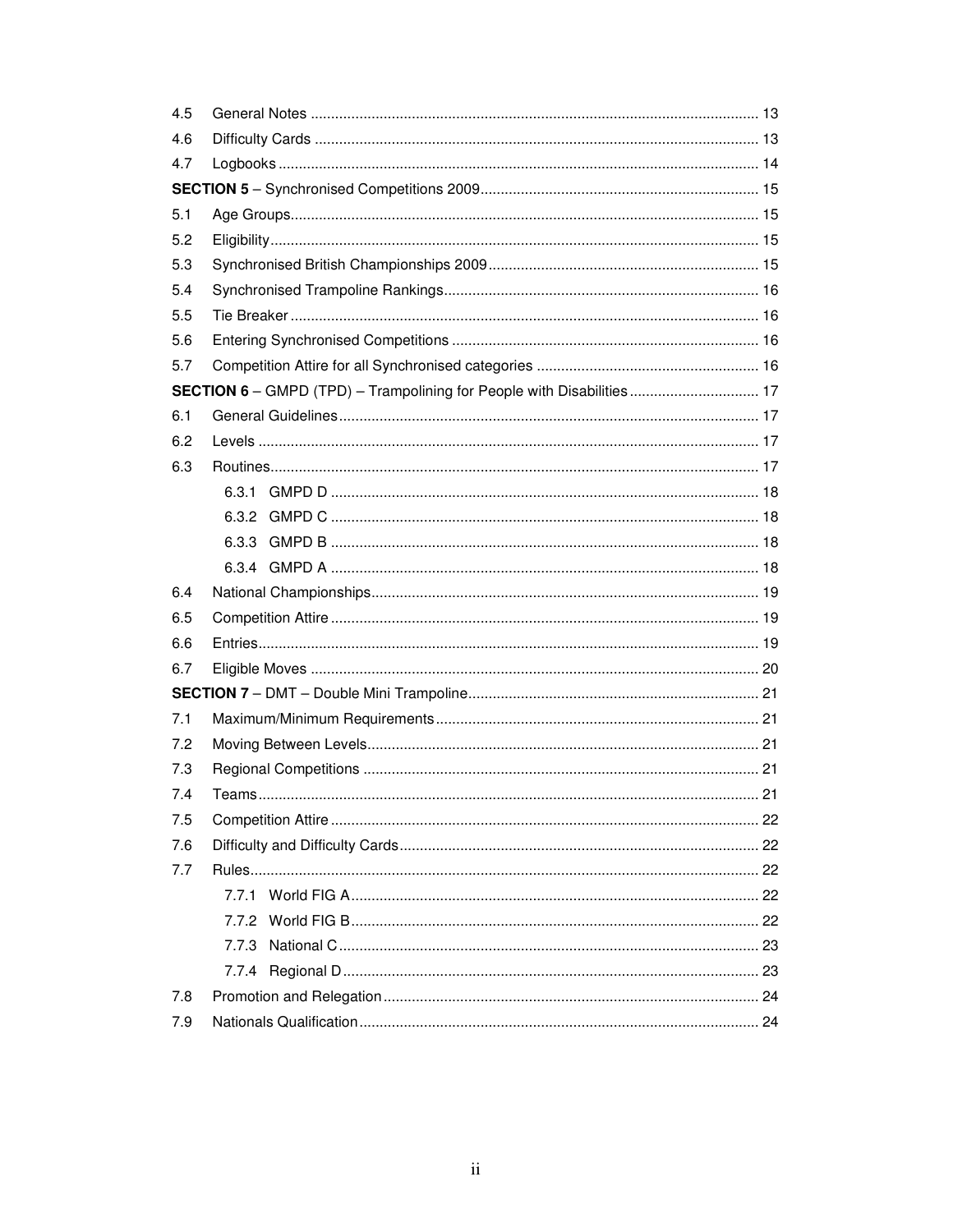### Appendices

| 1  |  |
|----|--|
| 2  |  |
| 3  |  |
| 4  |  |
| 5  |  |
| 6  |  |
| 7  |  |
| 8  |  |
| 9  |  |
| 10 |  |
| 11 |  |
| 12 |  |
| 13 |  |
| 14 |  |
| 15 |  |
| 16 |  |
| 17 |  |
| 18 |  |
| 19 |  |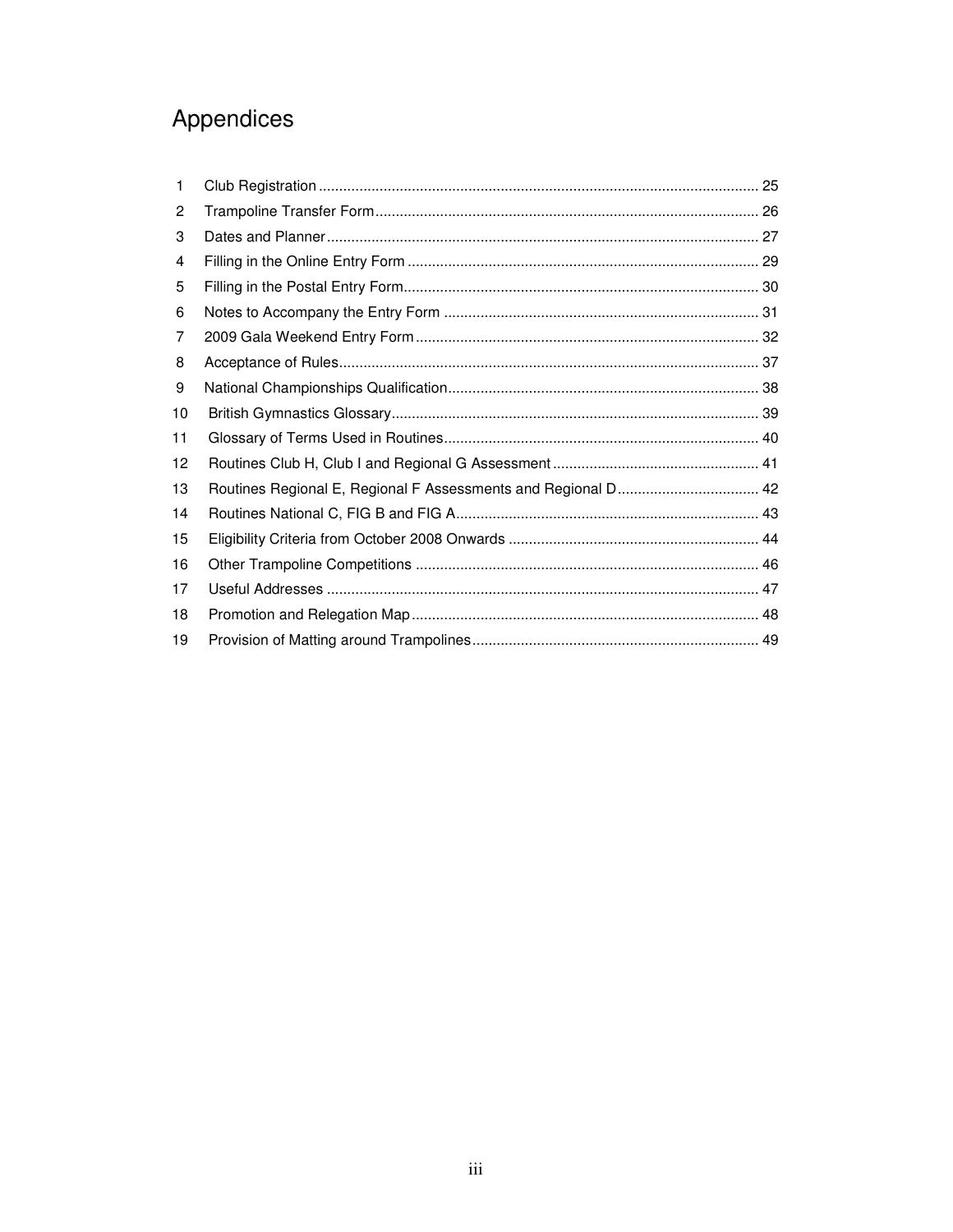### Generic Rules

### TRI, TRS, DMT and GMPD

#### 1.1 Eligibility to Compete

- **All competitors** must be members of British Gymnastics (BG). This must be competitive membership or equivalent for trampoline Levels FIG A to Regional D; DMT FIG A – National C and GMPD A
- **All competing clubs** must be registered with BG and the National Competitions Registration Secretary (NCRS) tramp.affiliations@britishgymanstics.org Please use the form in Appendix 1 to register with the NCRS and keep the contact information up to date, otherwise the club may miss out on important information. Registration for both BG and NCRS will be in October
- **All clubs** must also be affiliated to and paid up members of their Regional Gymnastics body
- **All competitors** must be under the supervision of a suitably qualified coach who is a member of BG. Persons who are not designated as officials and non BG members are not allowed on the competition floor i.e. the matted area
- Any **change of club** must be notified to BG and the NCRS (see above) **before** entering any competitions or the entry / qualification(s) gained will be invalid. If they transfer after an entry has been submitted they will not be able to compete for the new club unless written agreement, from the club who made the entry, is received by the Competitions Chair tramp.comps@britishgymnastics.org at least 7 days prior to the competition

#### 1.2 Foreign Competitors (Non-British passport holders)

Those competitors who do not hold a British passport are resident in Britain for a minimum period of three months, may during that time, participate in a National Level qualification Competition, provided that all the eligibility criteria are met and they are at least an Associate Member of British Gymnastics, Scottish Gymnastics, Northern Ireland Gymnastics or Welsh Gymnastics. (Plus any other conditions which apply to membership of any Home Nation).

A 'foreign' competitor will be eligible to take a place in these qualifying competitions and may also compete as a team member for the Club to whom they are registered. Providing they qualify for the National Championships, (TRI, DMT and TRS) they will be permitted to compete (even if outside period of residency). However any positions gained by a 'foreign' competitor will also be credited to a British citizen. In the case of award winning positions, duplicate awards will be made.

A team may include one 'foreign' competitor at the FIG A, B and National C finals, and a synchronised pairing consisting of a maximum of one foreign competitor may take a place at the National Championships. Any synchronised pairing consisting of two 'foreign' competitors will be awarded a duplicate placing as above.

'Foreign' competitors will not be selected to represent Great Britain in any International event and are unable to compete in the Home Nations Competition.

They may compete in the English Regional Competition team event but may not take an individual title.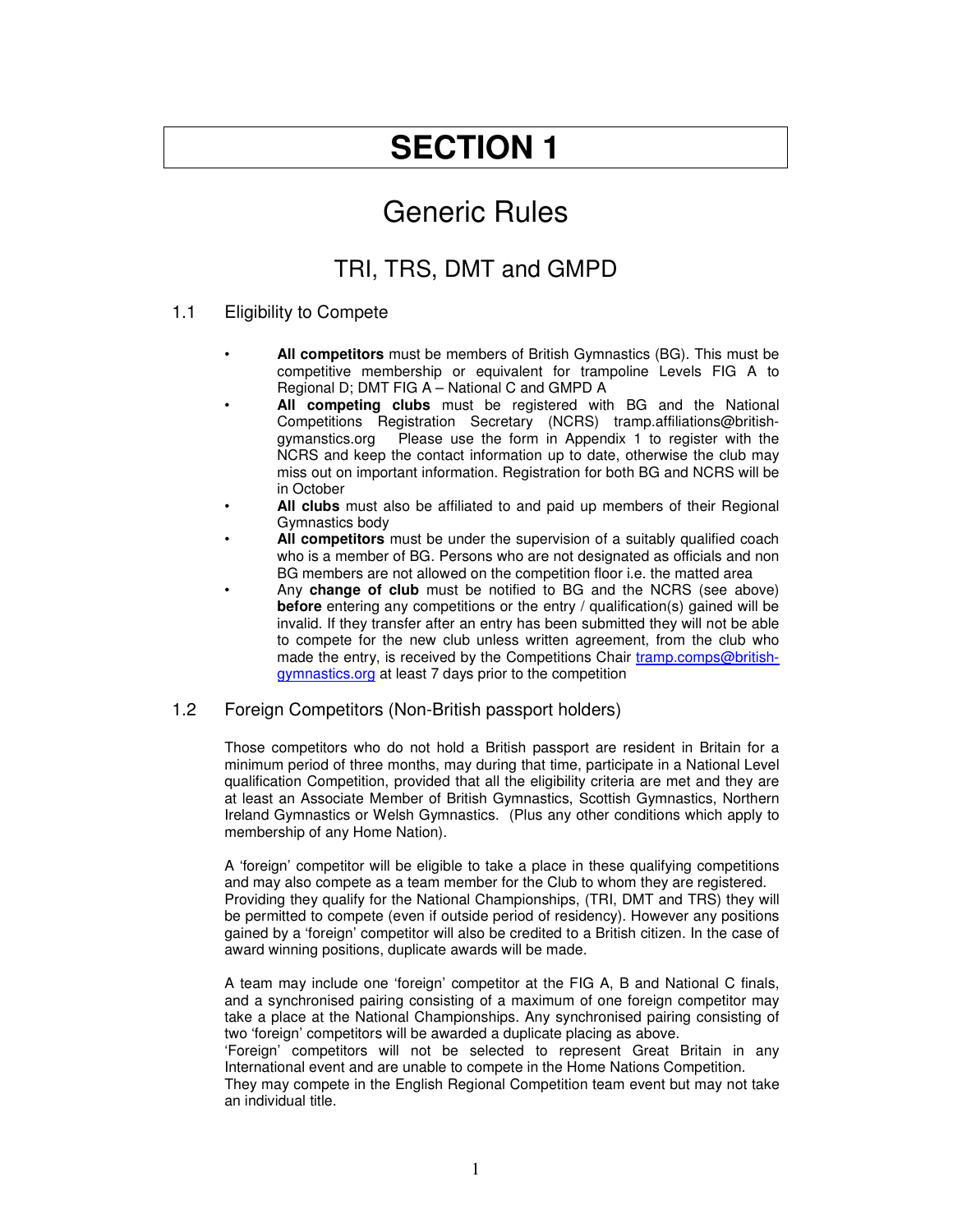'Foreign' competitors not fulfilling the residency condition may be permitted to participate in senior Gala qualification events provided FIG regulations are not contravened. (Application to compete must be made to the National Competition Chair tramp.comps@british-gymnastics.org with full details of their Nationality and standard). Applications must be received at least two weeks prior to the closing date of the relevant competition. All of the above applies except for participation in any National Finals/Championships, which will NOT be permitted.

#### 1.3 Gymnast Transfers between Clubs

The transfer may be with the full agreement and co-operation of the two Clubs involved (amicable) or may be only with the support of the new Club against the wishes of the old Club (non-amicable). Please send a copy of the transfer form (Appendix 2) to the NCRS. If the NCRS is not informed this could lead to an entry being refused.

#### Amicable situations for individual gymnasts:

If the previous Club and new Club are in harmony, the gymnast will be able to compete for the new Club, enter team or individual events and may wear the Club's colours as soon as the NCRS receives the transfer form.

#### Non-amicable situations for individual gymnasts:

Where the previous Club and new Club are not in agreement, the transfer form will be signed by the gymnast (or parent/guardian) and the new Club and a copy sent to the NCRS. While the gymnast will be able to train with the new Club immediately, they may not represent the new Club in team or individual events, or wear the new Club's colours, for twelve months. However, the gymnast may participate in individual events during this period and may enter individual competitions as 'unattached'. This must be clearly marked on the club entry.

#### **University Students**

If a gymnast is at university then they will be deemed as still to be representing their old Club provided they are still maintaining membership, even though they may train at a different Club or at the university. Any permanent transfer of representation would be as above. Competitors at Regional D or below who are at University or College may temporarily 'transfer' to and compete for a club in that Region. They may also compete in their Home Region during the holiday periods. The NCRS and Scores Coordinator must be informed.

#### 1.4 Rules for Competitors Returning to Competitive Trampolining

These rules apply only to competitors who have not competed for at least a full competition season, i.e. did not compete at all in the previous year.

Anyone who did not compete in 2008 and last competed at **Grade 3 or above,** must apply to the Scores Coordinator (tramp.scores@british.gymnastics.org) prior to the competition closing date, in order to confirm their starting Level. If anyone competes without this confirmation, their placing and any qualification(s) **will be void**. All applications should contain as much information as possible to help achieve the correct placement e.g. last competition, grade, National finals/championships position, international results etc.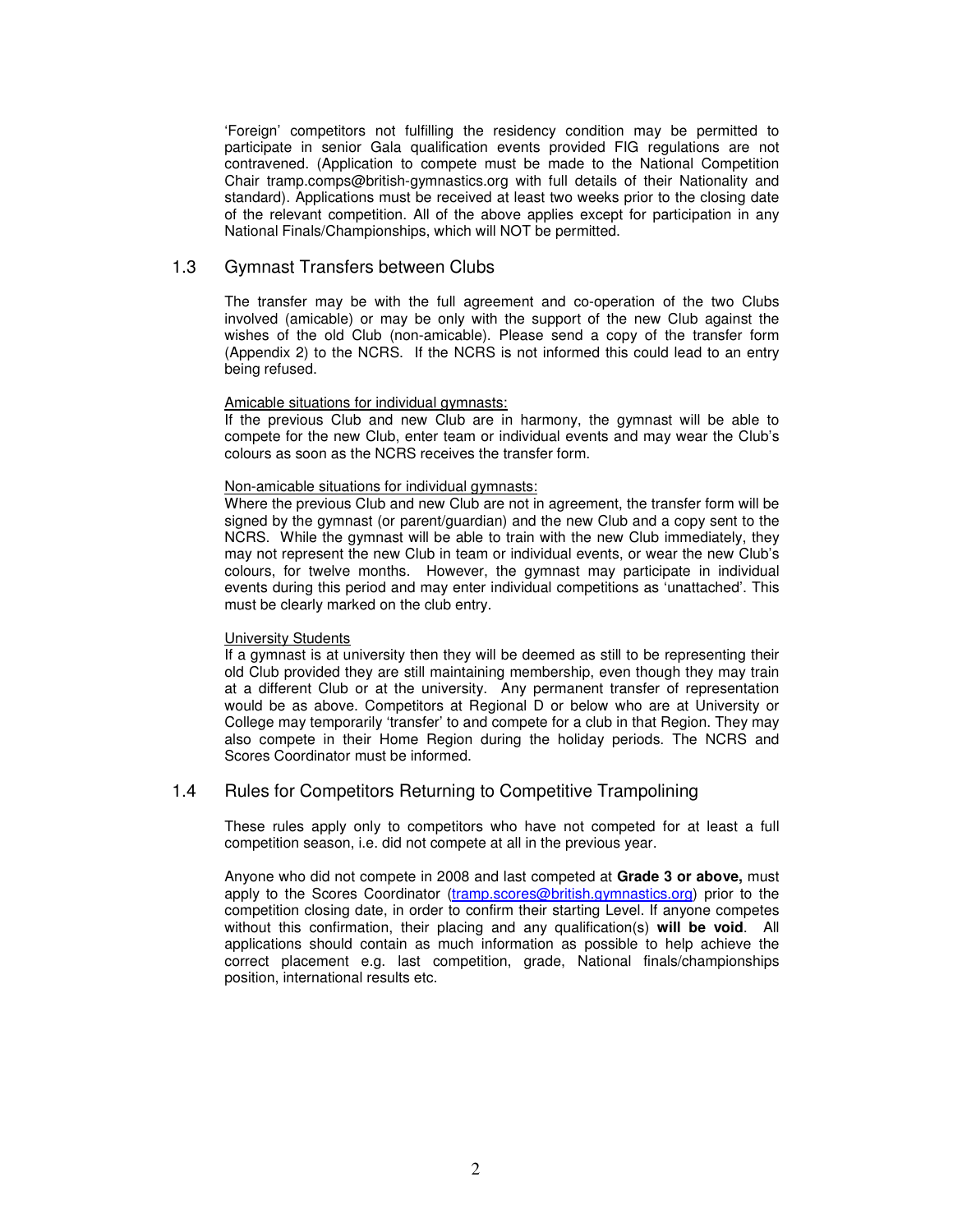Anyone who last competed at **Grade 4 or below,** should contact their Regional Competitions Secretary prior to the competition closing date, in order to confirm their starting Level, Regional E, F or G. If anyone competes without this confirmation their placing and any qualification(s) **will be void**. Please inform the Scores Coordinator prior to the competition.

#### 1.5 Complaints Procedure

If you have a complaint about any aspect of the competition system, please send it to the committee c/o the National Competition Secretary tramp.nationals@britishgymnastics.org. Complaints will be acknowledged within fourteen days of receipt. The Competitions Committee will only respond to written complaints made by the club secretary.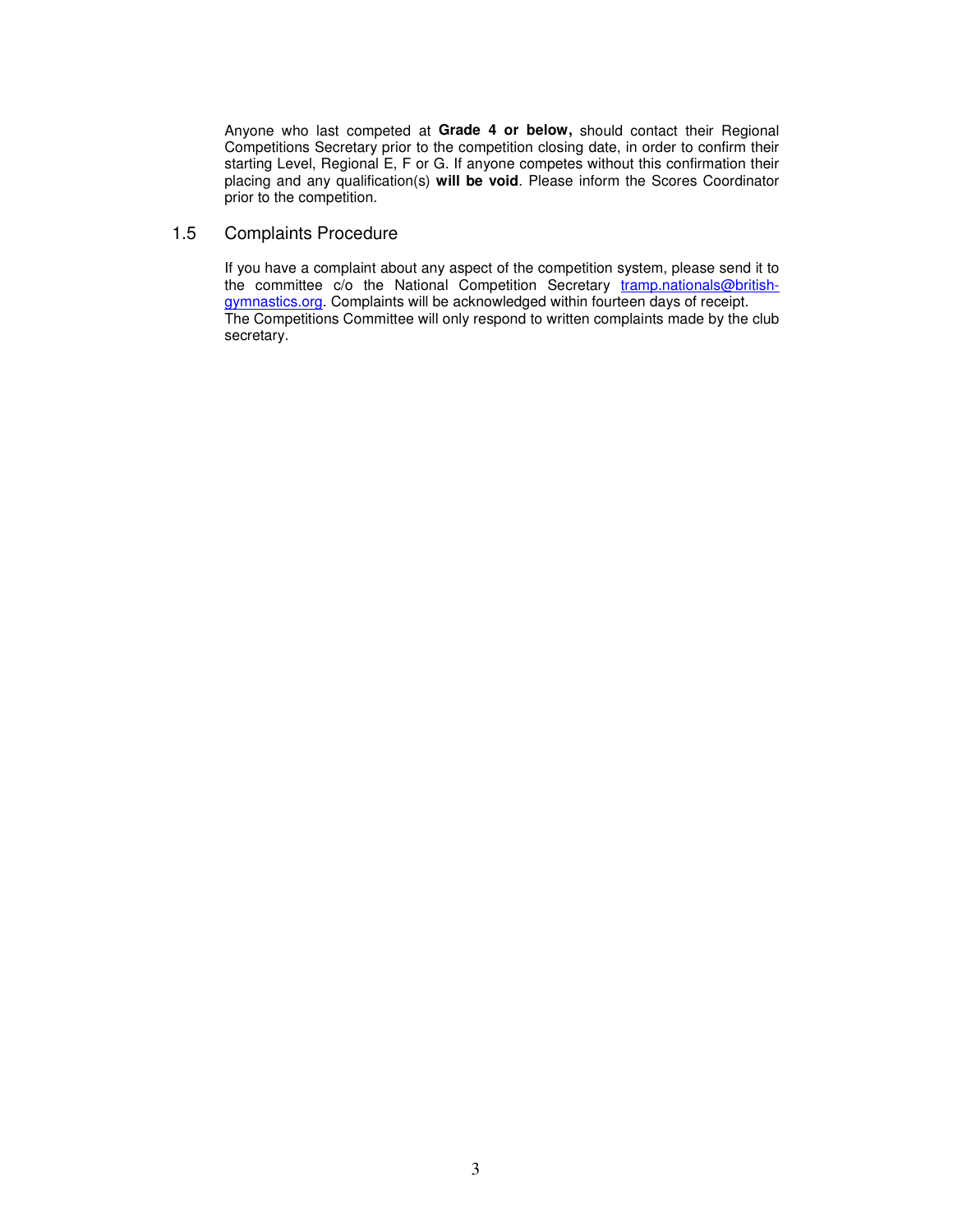### Gala and Regional Competitions

#### 2.1 Obtaining Information

#### 2.1.1 National Competitions

Information is available online at www.bg-coaches.org. The Competition Dates / planner are also listed in Appendix 3.

#### 2.1.2 Regional Competitions

Information regarding regional assessment events, GMPD and DMT competitions can be obtained from your Regional Competition Secretary, also see www.bgcoaches.org/regional-information.php

#### 2.2 Entering Gala Events

You may enter Gala events, (TRI, TRS and DMT) either online, via the BG club record page, or by post (postal entry forms are in Appendix 7). Online entries will open a minimum of 2 weeks prior to the closing date and close at midnight on the closing date. If you have submitted an early entry and need to change it prior to the closing date, please contact the Major Events Administrator 0845 1297 129 ext 2521 at BG. Please note that you can not change the entry after the closing date.

#### 2.3 Online Entries

In order to make an online entry the club will need to have access to their club records via the members section of www.british-gymnastics.org. The club secretary will need both their BG number and a password. If you do not have a password, please contact BG membership at membership@british-gymnastics.org.

The online entry will automatically provide BG membership numbers and dates of birth for your competitors and the BG numbers for qualified officials. You will be unable to complete the entry without supplying the correct number of coaches and judges. Payment may be made by cheque or can be paid directly online.

#### 2.4 Postal Entries

All Gala weekend event entries must be sent to British Gymnastics, Ford Hall, Lilleshall National Sports Centre, Newport, Shropshire, TF10 9NB.

Entries NOT sent to this address will be invalid.

No queries about late / non arrival of entries or fees will be considered without proof of posting (obtainable for free from the Post Office).

All cheques must be made payable to' British Gymnastics'. Please contact your Regional Competition Secretary for regional regulations.

Please use the entry form in Appendix 7.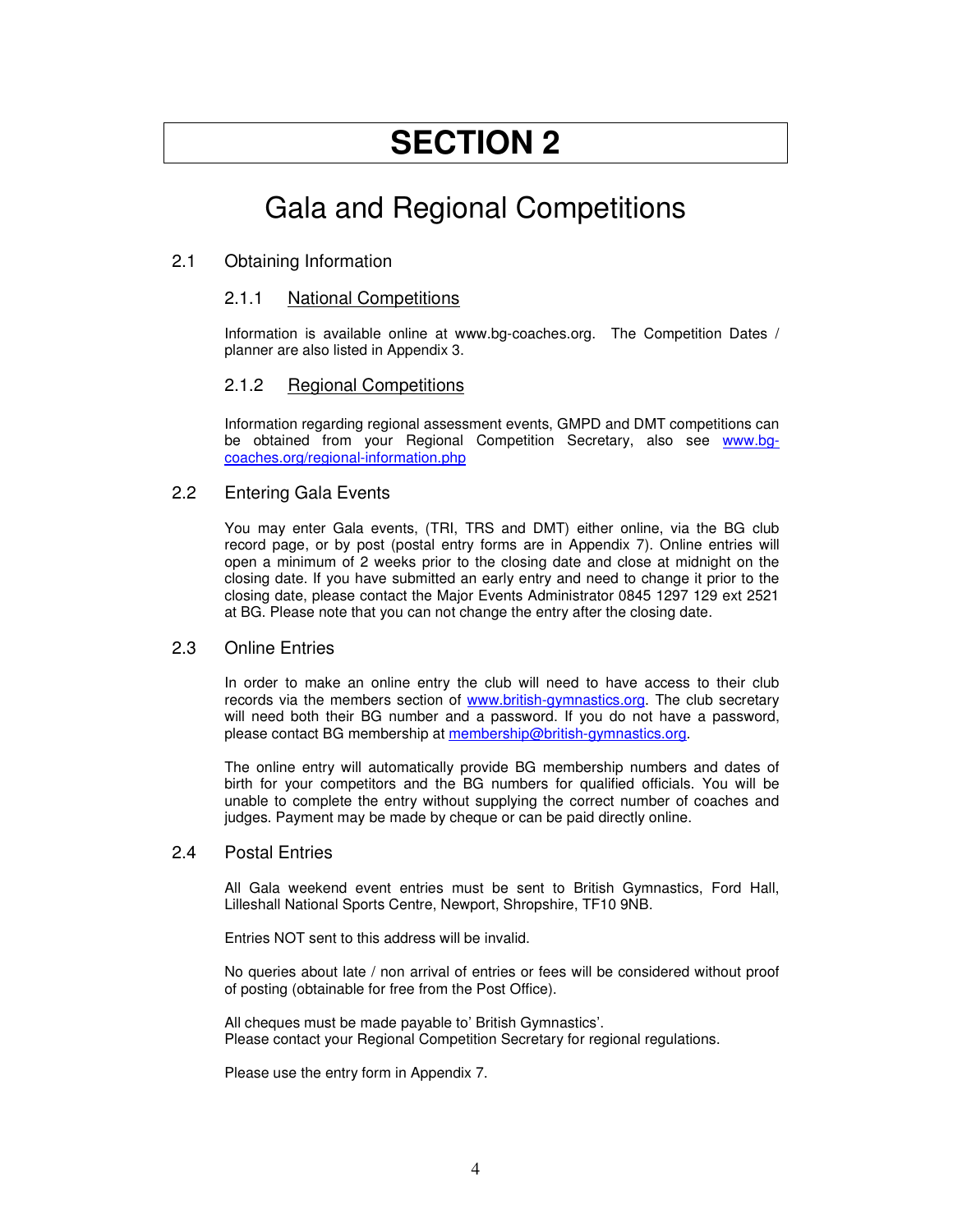Please supply all BG numbers and dates of birth for your competitors. If either of these items are missing, the relevant competitor's entry will be refused. Please note this also applies to TRS.

Please supply BG numbers for your judges. If you either do not supply these and / or you do not list enough suitably qualified and experienced officials, your entry will be reduced to reflect the number of valid officials that you have supplied.

#### 2.5 Officials

For Gala events you will need to supply enough officials to cover the total number of TRI, TRS and DMT entries.

N.B. It is not the job of the Judging Organiser to find officials for a club that has not got enough suitable officials, so please do not ask. Please speak to your regional judging officer who may know of other willing officials or reduce your entry accordingly.

**'Officials'** include marshals (warm up and competition), computer operators, manual recorders as well as qualified judges. Judges should be suitably qualified, validated (cycle 11 or later) and experienced for the competition for which they have been nominated. For FIG A, B and National C, judges should be County Judge or above. DMT judges need a DMT judge qualification.

It will be very important this year that the numbers of moves in a routine are recorded if less than 10. It is also important that if a competitor withdraws they are withdrawn rather than given zero scores. Computer recorders **must** be able to deal with both these situations as they affect the results and points.

Clubs that have problems supplying their officials, should contact the Judging Events Coordinator at least two weeks before the competition closing date to discuss possible solutions. Ignoring the problem will result in your performers being excluded from the competition.

If you wish to put forward more officials than required, please contact the Judging Events Coordinator (JEC), no later than the competition closing date, at tramp.judging@british-gymnastics.org and they will try and accommodate this.

If any selected officials, including reserves, do not turn up for the competition, the club must provide a suitable replacement. Failure to do so will result in the club being reduced to guest status at that competition. The Judging Events Coordinator has the discretion to commute this to a fine of £45 but this must be paid before any results are recognised or more entries are accepted.

All officials must stay at the competition until the groups for which they have been appointed have concluded

#### 2.5.1 Competition Officials

Officials should report for duty in appropriate attire. For National level competitions, (i.e. Gala events, Home Nations Championships) judges are expected to wear Navy blazer, white shirt or blouse, tie for men, navy trousers or skirt (ladies) and flat black shoes. Warm up and competitions marshals should be in tracksuit/shorts and t-shirt with training shoes. Recorders should dress smartly and wherever possible follow the code of a white top, blue trousers/skirt and a blue jacket or fleece.

Regions will set their own expectations of officials but this should reflect the high standards we are trying to achieve.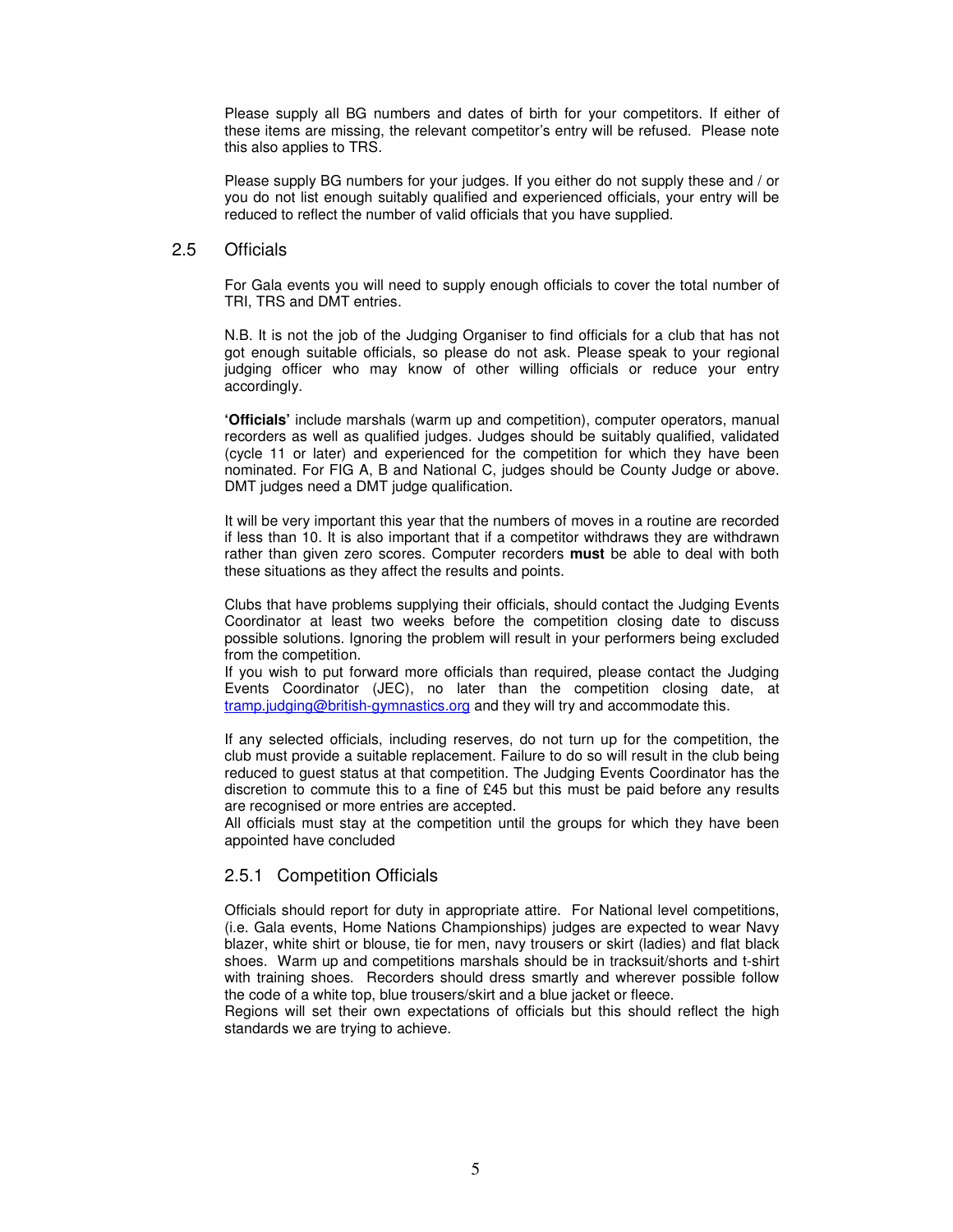#### 2.5.2 Reserve Officials

The Competitions and Judging committees recognise the need for reserve officials at competitions and also recognise the logistics of clubs providing these officials; however they must turn up at a competition and be available during the day, see above.

Reserve officials are expected to be at the competition, in the appropriate uniform, and report for duty at the start of the competition with all other officials. If reserves are not required, as everyone has turned up, reserves will be invited to shadow judge, and switch in during the day. They will be entitled to official's refreshments and lunch.

#### 2.5.3 Officials for TRS & DMT at Gala Events

DMT and TRS are not separate events to TRI, and sufficient officials are needed to cover your total entry. Officials should be nominated in the same way as for other qualifying competitions, and should be proficient in the job for which they have been nominated. If your entry is predominantly made up of either DMT or TRS competitors you are expected to provide a proportionate number of DMT or synchronised trampoline officials. It is at the discretion of the JEC to determine whether the club's nominated officials represent the same proportional mix as their entry. Clubs may be required to provide suitably qualified replacement officials in order for the entry to be accepted.

#### 2.5.4 National Championships Events

Clubs are asked to nominate officials in the same way as for other qualification competitions.

#### 2.6 Provisional Entries

You are no longer able to enter provisional entries. All competitors must be qualified for the Level they are entering by the closing date of the competition.

For the West Midlands Gala **ONLY** entries for those wishing to trial at National C will be accepted without the website confirmation of Regional D promotional points. You are advised that entries may not be submitted before the regional competition and there should be separate payment for these performers. The entries will be checked as soon as the regions submit the results to the Scores Coordinator.

#### 2.7 Teams

Where there are three or four competitors from one Club entered in the same event they will be entered as a team at no additional cost.

(Exception is foreign nationals at national finals – see section 1.2).

Where there are more than four competitors on the entry form from one Club and the team has either not been nominated or is incorrect on the programme the team members must be nominated (in writing) to the Chair of the Panel before commencement of the group, otherwise the first four on the start list will be deemed to be "the team". Please inform the Chair of Panel (in writing) if the team is withdrawn.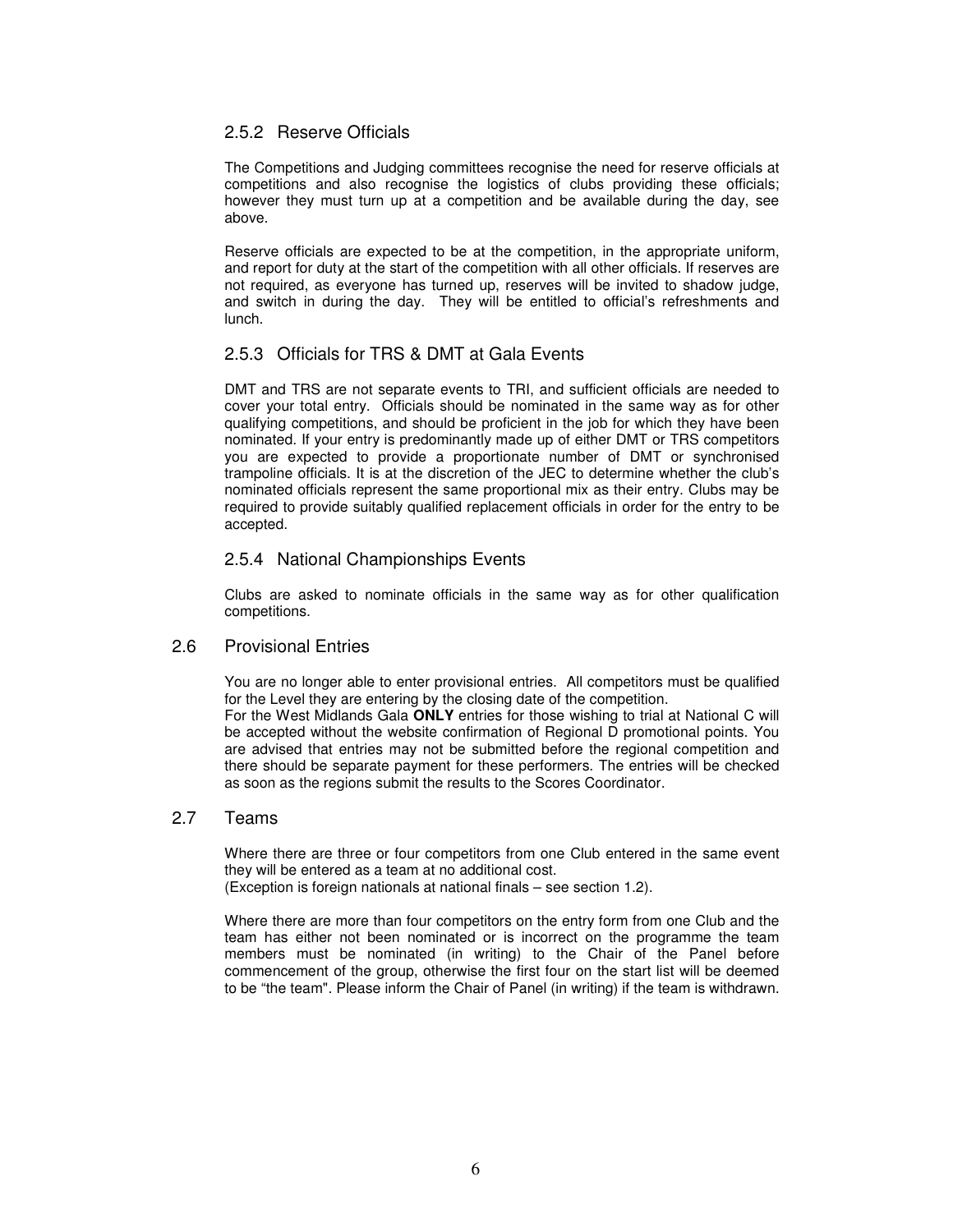#### 2.8 Entering Regional Events

Whilst most regions will run their events on the same principles as the Gala events please check with your Regional Competition Secretary for full details and any variations. If a region moves the Assessment event from the designated weekend they **must** inform the Scores Coordinator or the regions results will be void.

#### **Please note that entries will not be accepted without the performers BG number.**

#### 2.9 Penalties

Where clubs permit competitors to compete at a Level or for a club for which they are not eligible, (where there is no evidence / reason to suggest that this could have been erroneous) or where the clubs continue to enter competitors in competitions where the club / individual membership has not been met, a one competition ban may be imposed on such clubs / competitors.

The Competitions Committee will send notification of such a ban in writing to the club. Any entry fees already paid for a competition for which the ban is effective will not be refunded.

Any scores/qualification the competitor achieved at a competition for which the competitor was ineligible will be nullified and any trophies will be required to be returned and subsequently awarded to the next eligible competitor.

Any club with an outstanding fine for an official's violation will not be permitted to compete at any level until the fine is paid. All judging fines should be made payable to BG and sent to The Judging Events Coordinator.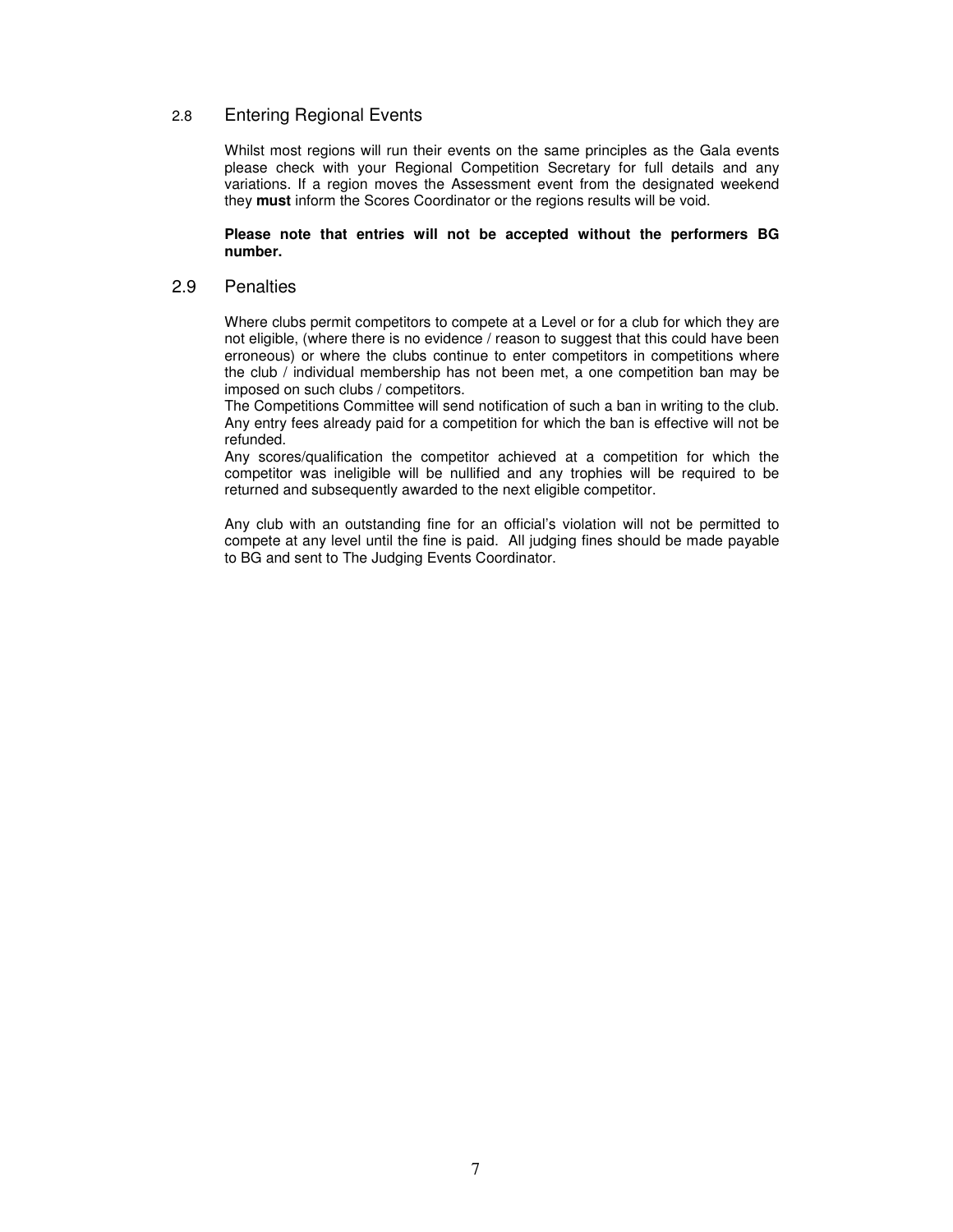### Event Organisation

#### 3.1 Photography

BG no longer require everyone to have a photography pass. There is a **minimum requirement** that Competition Organisers must display a poster listing the policy and include the policy in the programme. The poster and policy are downloadable, see below.

In order to protect the welfare of children at the event, photography at that event is permitted only on conditions set by British Gymnastics.

This is a summary of those conditions. A copy of the full text can be obtained from the Competition Organiser or from the British Gymnastics website www.britishgymnastics.org ~ Events and Travel ~ Photography. You must agree to these conditions in order take any photographic equipment into the venue or take any photos.

- Photos may only be taken and used in accordance with the British Gymnastics Child Protection Policy
- 'Photos' includes any form of video or still image including those taken with mobile phones
- The Competition Organiser (or a person acting on his or her authority) may require anyone at the event:
	- $\circ$  Not to take photos either generally or in particular circumstances
	- o To provide their full name and address and evidence of this<br>
	o To let the Competition Organiser view any images record
	- To let the Competition Organiser view any images recorded and to delete any images
	- o To surrender media or equipment on which the images have been recorded if they cannot be viewed (e.g. photos on traditional film), or if they can not be deleted
- Photos may not be used, distributed or copied for commercial purposes
- Flash may not be used at any time while gymnasts are warming up or competing

Regions may still use a pass or other additional requirements if they wish.

#### 3.2 Welfare Officers

A Welfare Officer needs to be appointed for each competition. If the person nominated is a member of a competing club an additional Welfare Officer must be nominated. Their name and contact details need to be displayed in the programme and / or at the competition. The Welfare Officer(s) do not have to be present at the event.

#### 3.3 Checking in

Gala events will no longer issue named warm up cards. The events will run in smaller flights and therefore should manage without warm up cards as long as performers act responsibly. A suitably qualified coach must still sign in at the desk and supply a valid BG number. Failure to do this prior to the club's first competitor starting to warm up will result in the club results being void.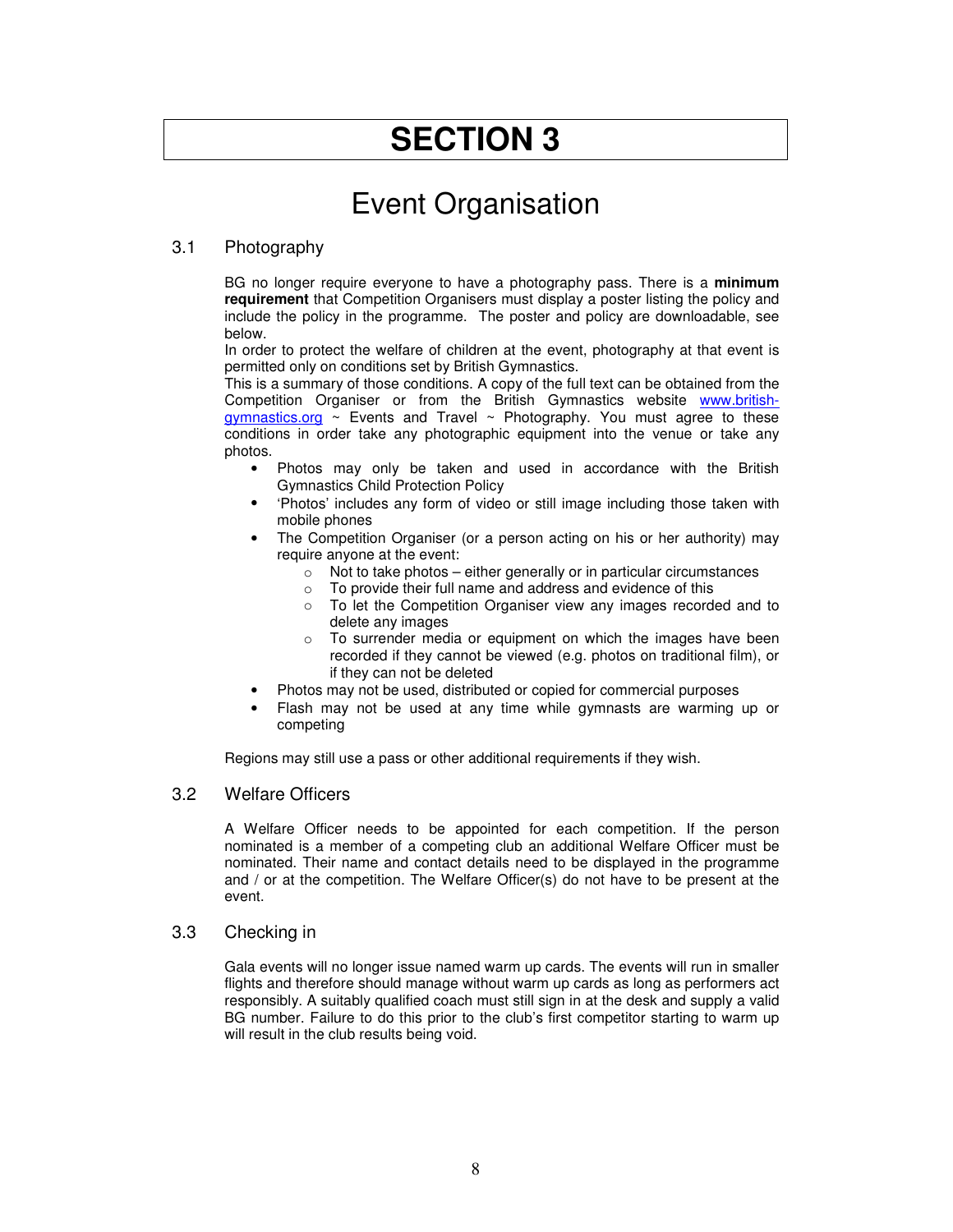#### 3.4 Difficulty Sheets

All performers must submit their difficulty sheet to a designated official on the correct panel at the commencement of the warm up unless directed otherwise. The Difficulty judges are **not responsible** for difficulty sheets which have been submitted to the incorrect panel.

For Regional events difficulty sheets must be submitted to the panel prior to the commencement of the warm up unless directed otherwise.

GMPD routines also need to be submitted to the panel prior to the commencement of the warm up unless directed otherwise.

Please see Appendices 13 and 14  $\sim$  (Routines) for the required moves which should be marked with an asterisk (\*). For the penalties for failure to mark these moves see 'Compulsory (First) Routines', BG Code of Points.

#### 3.5 Finals

There will be a top eight final for Regional D and above. The Regions may run finals for GMPD and Regional E and below at their discretion. There will be zero finals in all the Gala events.

#### 3.6 Results

Gala results will be issued at the event but details of qualifiers for National Championships and promotion and relegation points will be posted on www.bgcoaches.org before midnight on the Sunday of the Gala event.

Regional E, F and G assessment results' will be available on the day. Clubs will be able to access confirmation of their performers' achievements via www.bgcoaches.org/regional-information.php shortly after the event. This is the definitive list of points and qualifications and clubs need to contact the Scores Coordinator (tramp.scores@british-gymnastics.org) immediately, if they think there is a mistake with their club list.

#### 3.7 Awards & Trophies

#### Regional D, E, F, G and GMPD

The Regions may adopt their own policy for achievement certificates / awards for these levels.

#### Gala Events

A minimum of 3 awards will be given for each event for both male and female groups. Where groups are large, additional awards may be made at the discretion of the organising region.

A minimum of one award per two teams, up to a maximum of three awards (one to each member of each team) will be given for each event both male and female.

#### TRI National Championships, TRS and DMT Championships

All third round competitors (i.e. top 8) will receive an award, including one for each performer in the TRS.

A certificate and/or a commemorative award will be given to each competitor in recognition of their achievement in qualifying for the National Championships.

For team events a maximum of three awards (one to each member of each team) will be given for each event, both male and female.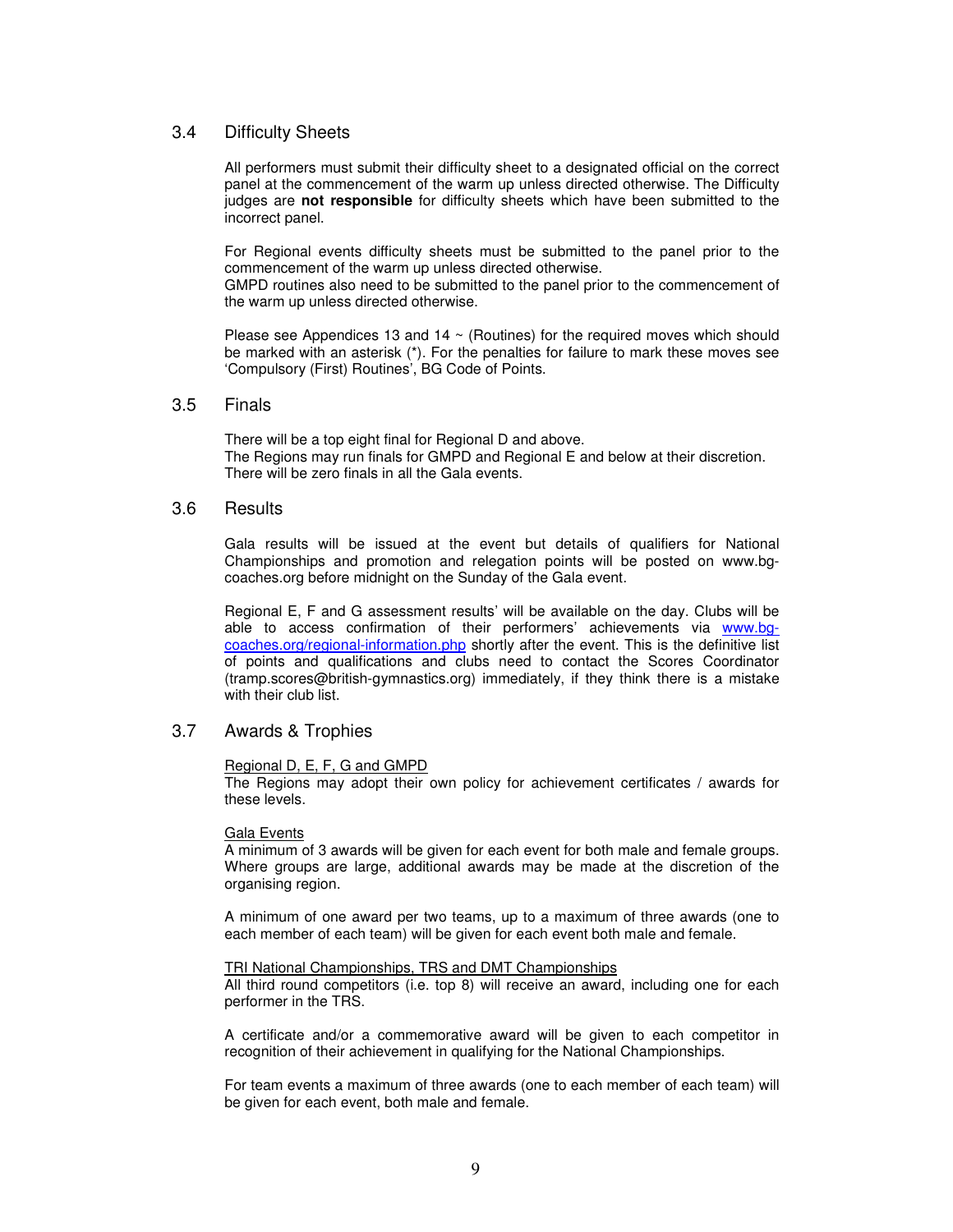Please note that awards will not be given out to anyone who does not attend the presentations in competition dress. If there is an unavoidable reason for your absence, please speak to the competition organiser for further advice.

#### 3.8 Competition Attire

For rules on competition clothing FIG A to Regional D see current BG code of points. Variations to these rules for Regional D and below may be permitted at the region's discretion.

Requests for variation to GMPD clothing for health and safety reasons must be made at the time of entry to the GMPD representative.

#### 3.9 Competition Equipment

FIG approved trampolines with 6x6mm or 6x4mm webbed beds will be used for all levels of competition.

FIG approved Eurotramp trampolines with 6x4mm webbed beds will be used for all Gala trampoline competitions.

FIG approved Eurotramp Double Mini Trampolines with 13mm webbed beds will be used for the DMT competitions.

The trampolines may be pushed together for competition. If they are left apart there needs to be a minimum of 2 metres between the trampolines and 5 metres between the deck ends and / or wall.

All regional competition organisers are reminded that from 1.1.2009 they should use 20mm thick floor mats around the trampolines in line with national competitions. See www.baga.co.uk ~ Trampoline downloads~ 'Trampoline Matting Provision' for further details. Also see Appendix 19.

#### 3.10 Gala Competition Floor

A floor manager will be appointed by each Gala organiser with the aim of keeping the area around the trampolines and DMT clear for the competing groups and their coaches. Unless you are a competitor in that flight, or their coach, you should not be in that area. Please respond to their requests that you keep the floor clear. This is in everybody's best interests.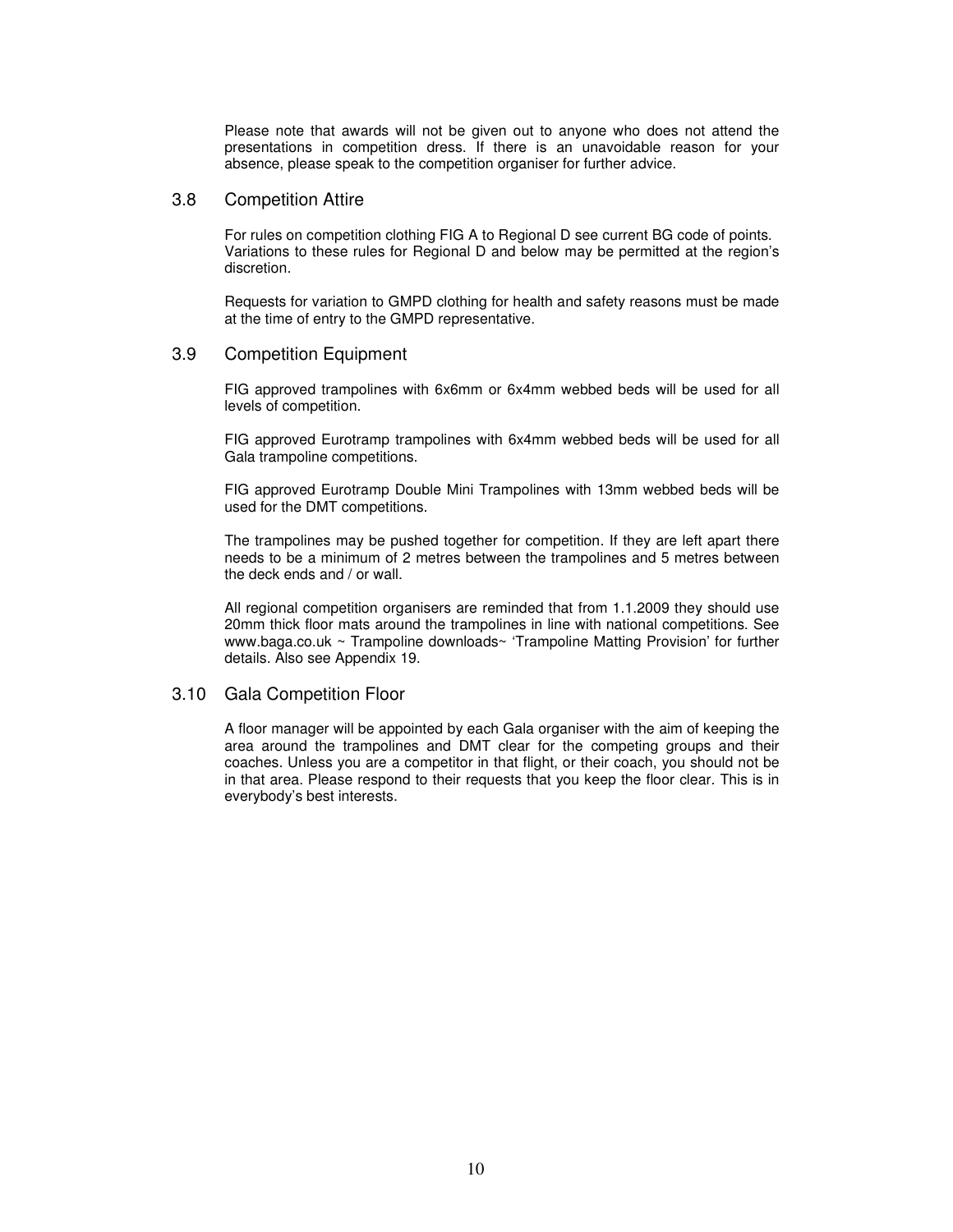### TRI National Structure

#### 4.1 Progression, Promotion and Relegation

The scheme has been designed around LTAD and all progression is voluntary and will only be undertaken when a performer has the qualification to move to the higher level and feels ready to do so.

Movement to National C and above is also voluntary, but there is a rolling promotion and relegation in operation at National C and above. You may **opt** to trial at a higher level once you have gained 2 promotional points but **compulsory** trial relegation will occur if a performer has 2 relegation points.

(See below for details of trialling)

#### Club Assessment H and I

These are designed to introduce the trampolinists to moves, combinations and routines which incorporate the basic principles required in all trampolining. These levels may be completed either in the club, county or in the region. The emphasis is on participation and fun whilst developing good technique.

#### Regional Assessment G, F and E

These are the first post recreational assessment levels for the trampolinists and introduce higher level skills and combinations. These are the early learning stages for competition preparation i.e. presenting oneself in public, wearing competition uniform, learning to control nerves, gaining consistency of performance in completing routines and knowing and understanding the competition rules.

Regional G to Regional E is designed to be performance related. The focus is on whether a routine is completed successfully rather than competing against others who may have more or different experience.

#### Regional D

This is the highest regional level and is the first real competition level. It starts the training to compete stage of LTAD and links to National C with a rolling promotion / relegation.

#### National C to FIG A

These levels represent further 'Training to Compete', (National C) and 'Training to Win', (FIG B and FIG A) on the LTAD structure. They are run as traditional competitions and Nat. C to FIG A are held nationally. They also have rolling promotion and relegation but there is no compulsion to move to a higher level.

For full details of the interaction with LTAD please see the log book.

For details of all routines please see Appendices 11 to 14.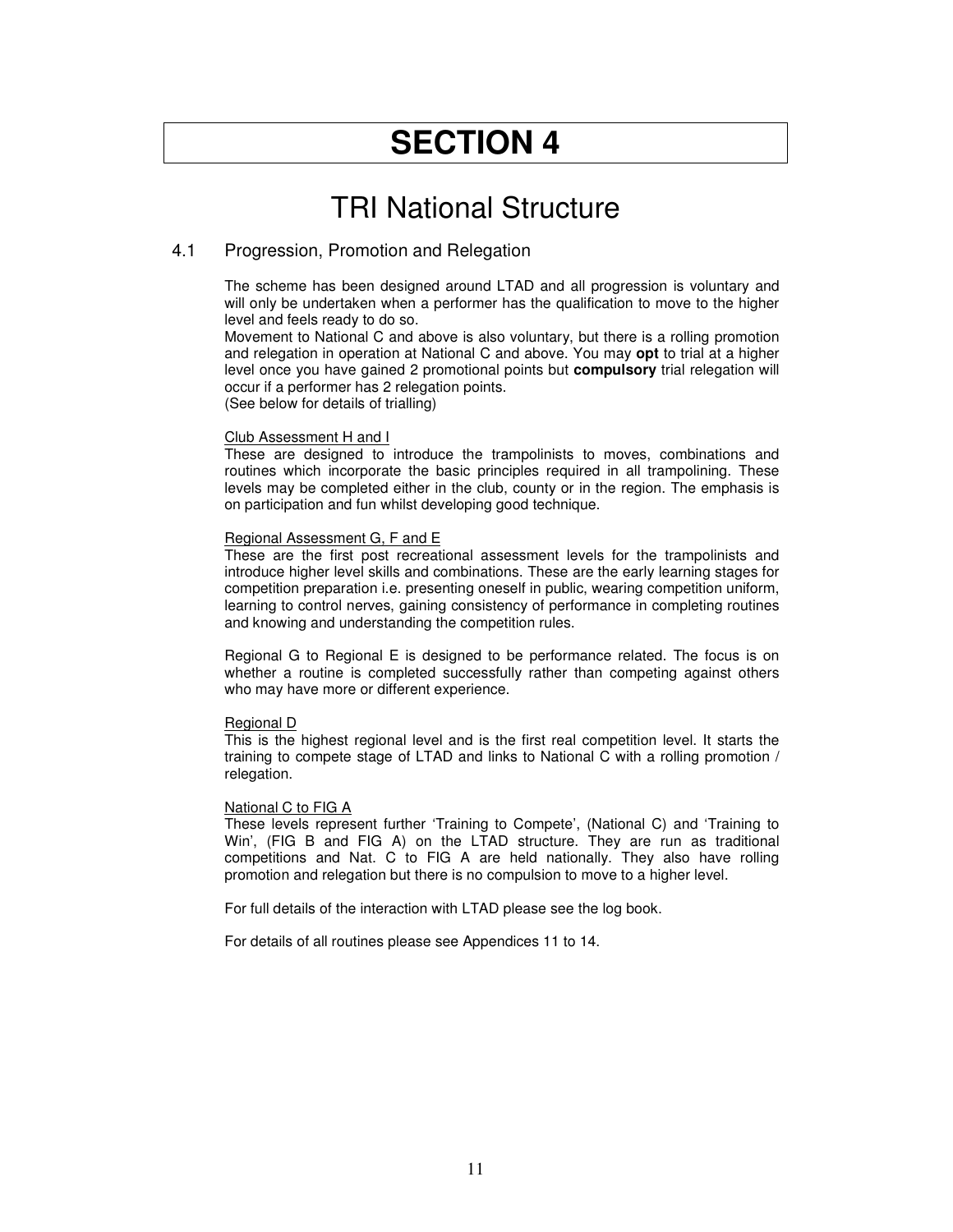#### 4.2 Ages and Groups

FIG A will be two groups Ladies and Mens.

Regional D to FIG B and GMPD A will be two groups for each gender Under 15 and Over 15.

Regional E and below and the remaining GMPD levels, regions may adjust the age groups to aid organisation.

In order to compete at Regional E, F or G you must be a minimum of 6 years of age in the year of competition.

In order to compete at Regional D, National C or FIG B you must be a minimum of 9 years of age in the year of competition.

In order to compete at FIG A you must be a minimum of 15 years of age in the year of competition.

In order to compete in GMPD A you must be a minimum of 9 years of age in the year of competition.

#### 4.3 Promotion and Relegation Points and Trialling

At Regional D to FIG A, a promotional point will be awarded to anyone who completes both of their first two routines and finishes in the promotion zone of those who competed, see table below.

Once you have achieved a surplus of 2 promotional points, you may not gain any more promotional points but **will** be eligible to receive relegation points.

Once you have achieved a surplus of 2 promotional points (+2) you may opt to trial at the next Level. There is no option to trial for those in either FIG A or Under 15 FIG B.

At FIG A to National C a relegation point will be 'awarded' if you finish in the relegation zone of those who competed, see table below.

Once you have a deficit of 2 relegation points (-2) you are required to trial at the previous level.

N.B. All points will be awarded on the results at the end of the first two rounds and no relegation points will be awarded if the group is smaller than 12 competitors. A map of the process can be found in Appendix 18.

#### Promotional Trial

If you opt to enter a promotional trial you must finish out of the relevant relegation zone in order to move to the higher level. You will start with zero (0) points. If you finish in the relegation zone you will return to the previous level for a relegation trial.

#### Relegation Trial

If you are required to enter a relegation trial and do not finish in the relevant promotion zone you will start with zero (0) points at this previous level.

If you are required to enter a relegation trial you must finish in the relevant promotion zone in order to return to the next level for a promotion trial.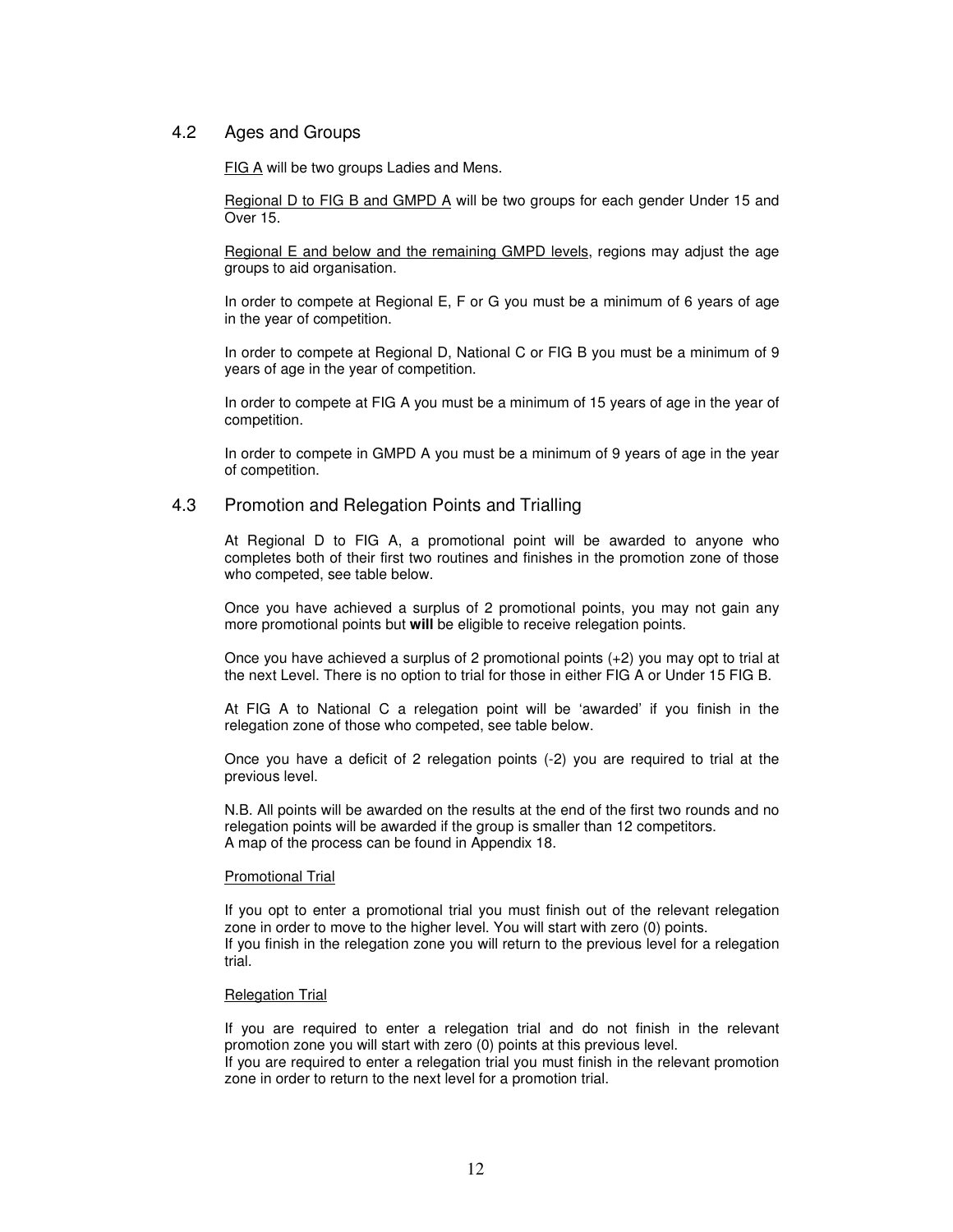#### 4.4 Promotion and Relegation Zones

| Level | Zone       | Percentages |
|-------|------------|-------------|
| А     | Promotion  | 20%         |
|       | Relegation | 20%         |
| B     | Promotion  | 15%         |
|       | Relegation | 15%         |
| C     | Promotion  | 10%         |
|       | Relegation | 25%         |
| D     | Promotion  | 20%         |
|       | Relegation | 0%          |

When a performer with promotional points moves from Under 15 to Over 15 they will be required to surrender one promotional point of any achieved at the younger age group.

#### 4.5 General Notes

A body landing is one that does not land on the feet i.e. a seat, back or front landing.

Club H through Regional E have maximum move requirements. If they are exceeded, the routine will be terminated at the element prior to the infringement.

The maximum amount of somersault rotation in any element permitted at Club H through Regional E is 450°.

Regional D and National C stipulate difficulty limits. If these limits are exceeded, the difficulty value for the routine will be capped at the appropriate limit.

Club I through to Regional E requires an 'Arm Set'. An Arm Set is defined as;

"any action that causes the arms to be above the shoulders at maximum depression prior to the start of the routine".

The chair of the panel will be responsible for determining whether the Arm Set was performed. Failure to perform the Arm Set will result in a deduction of 0.1 from each execution judge.

Where there are two compulsory routines specified, you need to choose one for the competition. Although you may move to the next level if you achieve the qualifying score with one of these routines, it is strongly recommended that you achieve a qualifying score using both routines before moving to the next level.

#### 4.6 Difficulty Cards

All difficulty cards should be completed by the performer or coach in English or FIG notation. Where the card should be marked with asterisk's to indicate required elements in 1st routines this must be done by the competitor or coach before the card is handed in. Likewise all elements that require a difficulty mark should have this written on the sheet before the card can be accepted. It is not the job of the difficulty judges to complete the card, their job is to confirm or change what is written as the routine is performed and display the difficulty score. See BG Code of Points for full regulations.

Please note that all Difficulty Cards must be signed by a suitably qualified coach in order to be valid.

Please see Appendices 13 and 14 (Routines) for the elements which need to be marked.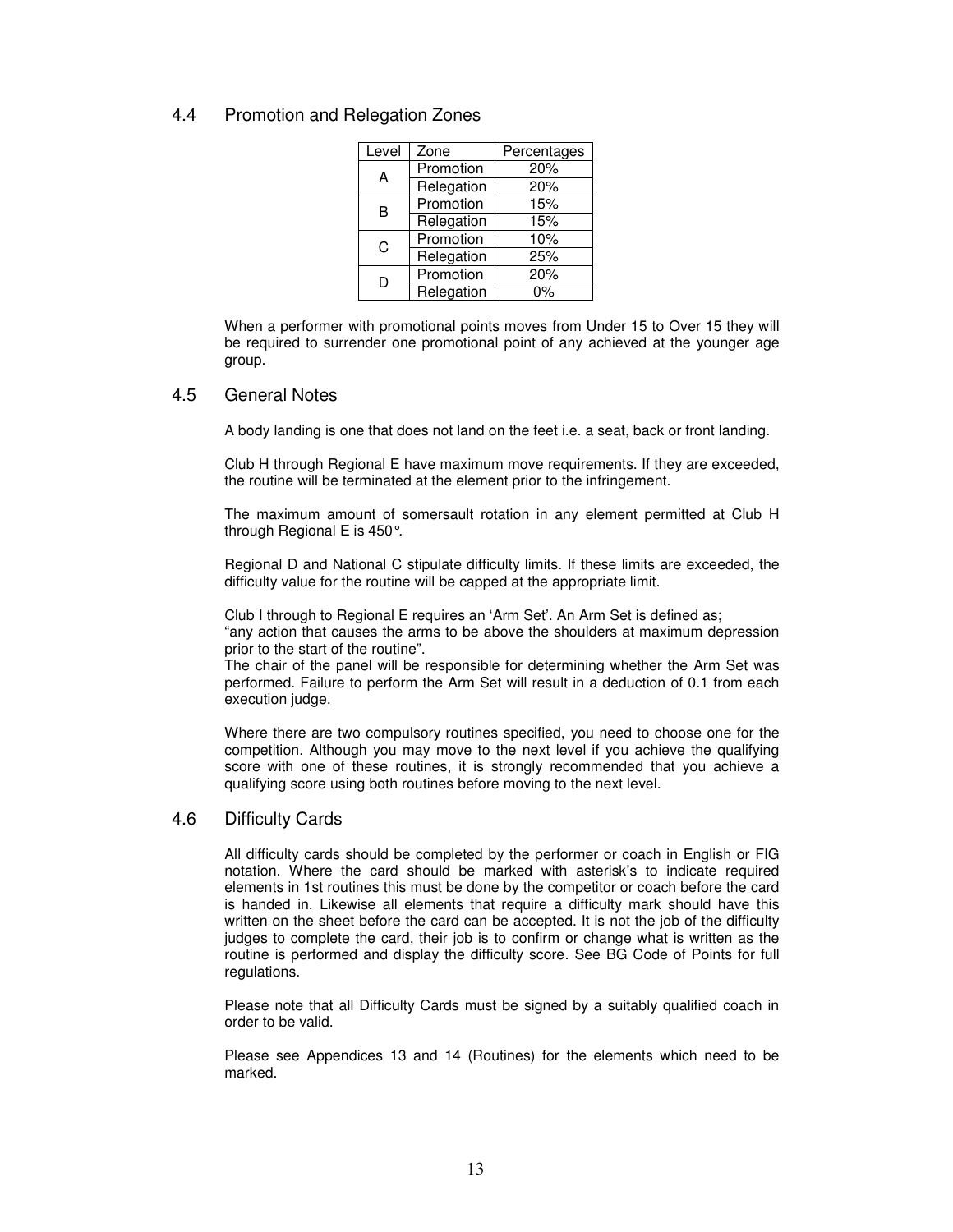#### 4.7 Log Books

Log Books can be downloaded from www.bg-coaches.org but are not compulsory. The log book elements complement the routines and develop the moves needed for the higher levels. It is advised that you read the explanation of updated terminology in order to understand the new routines and log book elements. The log book elements and routines may help you to decide where to start in the new scheme. A glossary of the new terms used in the routines is in Appendix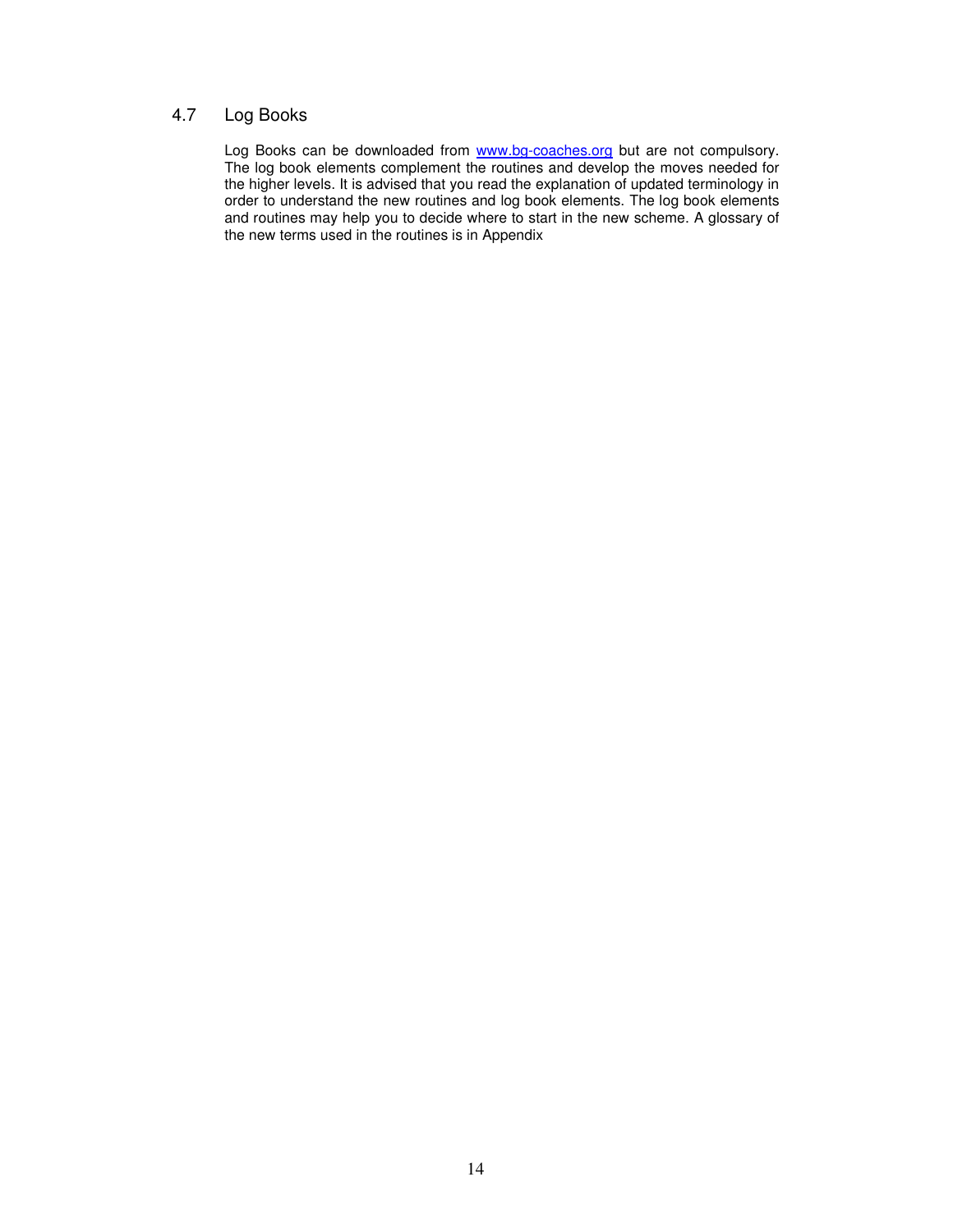### Synchronised Competitions 2009

#### 5.1 Age groups

There are two age groups Under 15 and Over 15. Where competitors are from different age groups they must compete in the age group of the older partner. See eligibility. A competitor may only compete in one event Under 15 or Over 15.

#### 5.2 Eligibility

To be eligible to compete, the pairing must consist of current\* FIG A, B, National C or Regional D performers (no competitors from Regional E or below).

All competitors must be at least 9 years old in the year of the competition to be eligible to compete. A competitor must be at least 13 years old in the year of competition to compete in the O15 category.

The set routine requirements are the same for both age groups and this is the Regional D set requirements, namely: ~

10 different elements to include:-

A.  $\overline{7}$  elements with a min of 270 $^{\circ}$  of somersault rotation.

B. 1 element from (A) must be

Either a full twisting back somersault or 1 ½ twisting front somersault or

One element landing on either the front or back and from this element, one element with a min of 450° of rotation.

N.B. The required elements from (B) must be marked with asterisks (\*).

#### 5.3 Synchronised British Championships 2009

Qualification for the Synchronised British Championships will be by ranking points gained at the Gala events. The qualification will be for the named pair only no substitution will be allowed.

The qualifying competition will consist of two rounds only. There will not be a final.

Entry into the British Championships will be by invitation from the Competitions Committee. The committee will use the ranking lists obtained from the qualifying Gala events. If any pairing is unable to take up their invitation the next pair on the list will be invited. Ranking lists will be published on www.bg-coaches.org after the relevant gala events.

The British Synchronised Trampoline Championships will be alongside the British Trampoline Championships at the NIA, Birmingham. The event will consist of a single voluntary routine. The start order will be determined using the ranking system.

All other competition rules are as per the Gala events.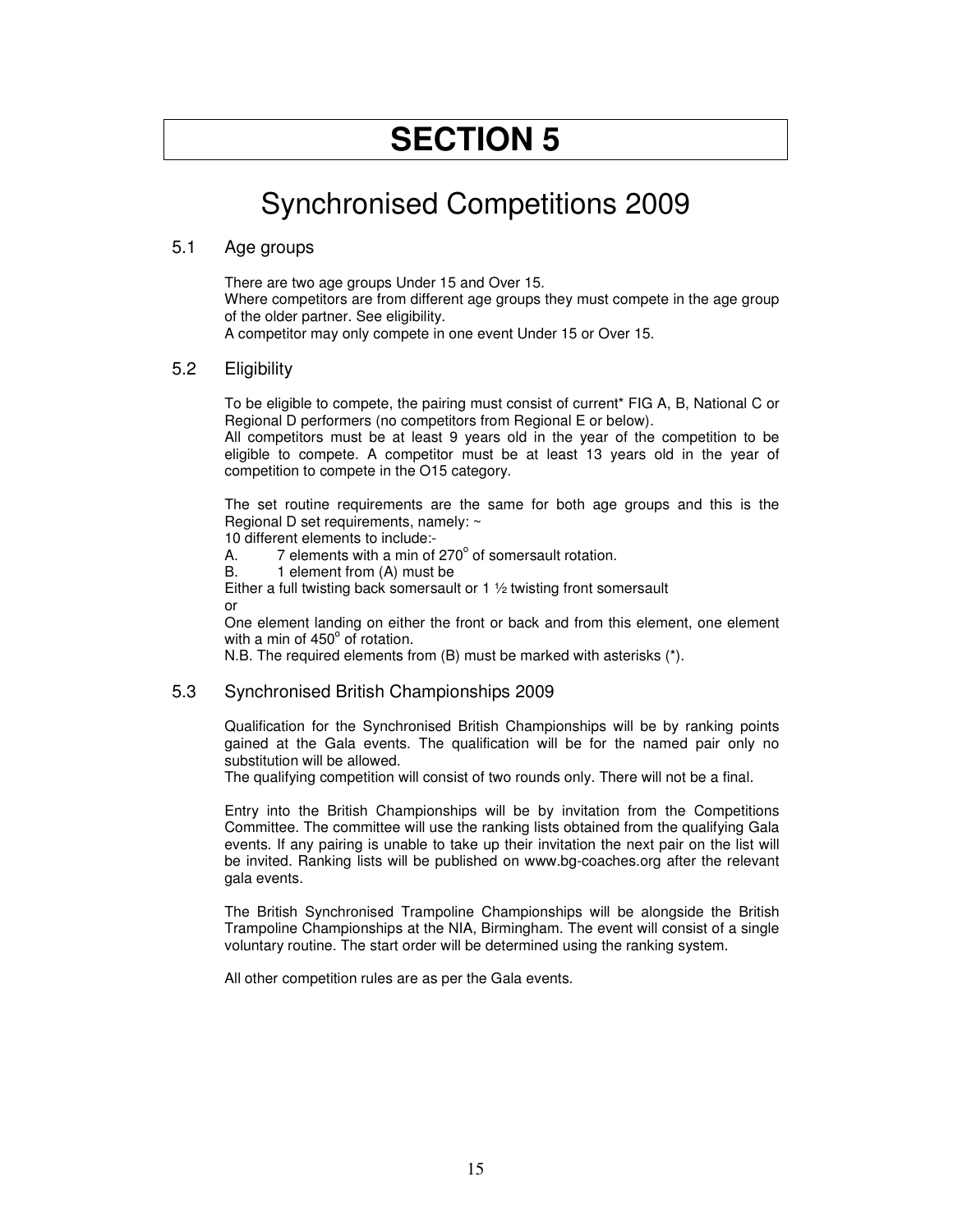#### 5.4 Synchronised Trampoline rankings

Ranking points will only be allocated to anyone who has completed two routines and finished in the top eight as follows.

| $1st$ Place = 10 points $2nd$ Place = 8 points $3rd$ Place = 6 points $4th$ Place = 5 points                                                                           |  |  |
|------------------------------------------------------------------------------------------------------------------------------------------------------------------------|--|--|
| $\sqrt{5}$ <sup>th</sup> Place = 4 points $\sqrt{6}$ <sup>th</sup> Place = 3 points $\sqrt{7}$ <sup>th</sup> Place = 2 points $\sqrt{8}$ <sup>th</sup> Place = 1 point |  |  |

#### 5.5 Tie breaker

Ranking for National Championships will be on the pair's best three results. If they did not attend 3 competitions, zero points will be used for the missing result.

If there is a tie in points, the following tie breaker rules will be used on the 3 qualifying sets of points in the following order until the tie is resolved.

- 1. The best two sets of points
- 2. The best set of points
- 3. The highest two round score
- 4. The highest qualifying de-synch score
- 5. The highest placing relative to the group size.

One pair will be nominated as reserve for each group.

The Competition Committee's decision is final.

#### 5.6 Entering Synchronised Competitions

Where the partners are from the same club, an entry may be made as normal with a Gala entry.

Where partners are from different clubs, each club must enter their own performer and must supply the name and BG number for their partner.

Where full payment and information is not received the entry will not be accepted. Late entries are not permitted.

#### 5.7 Competition Attire for all Synchronised categories

For rules on competition clothing for synchronised trampoline events see BG code of points section 6. Pairs must wear matching clothing including sleeve length, trouser colour and socks where appropriate.

\*N.B. CURRENT for synchronised events at a Gala, this means that you must have competed at that level in 2009 or achieved a transfer score to that Level in 2008. If in any doubt, please contact the Scores Coordinator on tramp.scores@british-gymnastics.org before submitting your entry.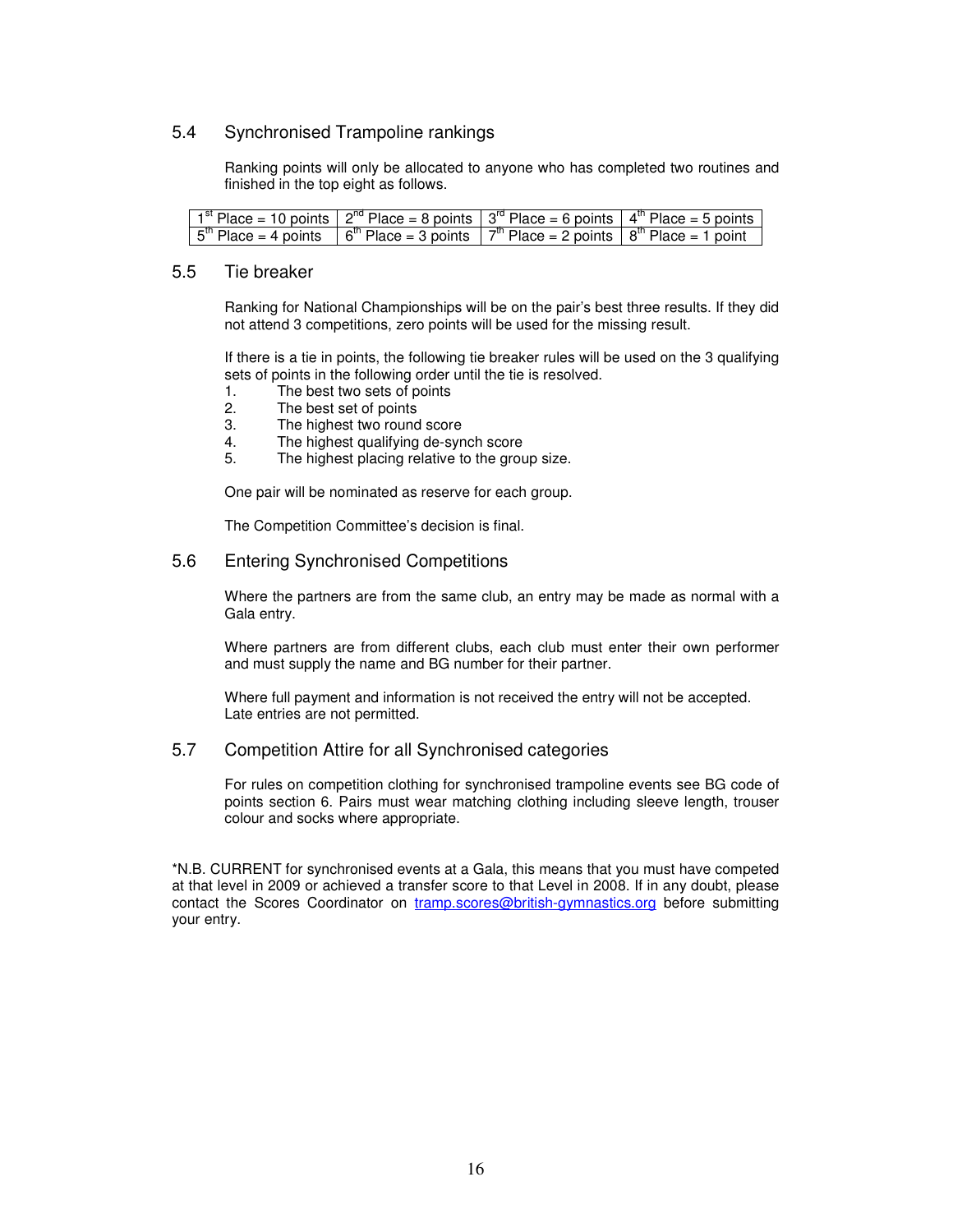### GMPD (TPD) – Trampolining for People with **Disabilities**

#### 6.1 General Guidelines

Performers with a recognised disability who have already competed at Grade 7 or above are recommended to map across to Club H or I if possible. However, they will have an opportunity to move to GMPD competition if they wish to do so. **Any Gymnast that has qualified for one British Championship in Trampolining "MUST" decide between Mainstream and GMPD.** It should be the aim of both the performer and coach to achieve such a standard as to compete at as high a level as possible.

Participants must have a disability recognised by international disability sport organisations. The definition for these disabilities are laid down by BG and will be adhered to (for more information contact BG).

All participants must hold BG membership and for GMPD A participants this must be competitive BG membership. Competitors must be a minimum of 9 years of age in the year of competition to compete at GMPD A and the competition will consist of Under 15 & Over 15. Age grouping for all other levels will be set by their regions

#### 6.2 Levels

| GMPD A | Routines will typically contain difficulty up to 1.5 |
|--------|------------------------------------------------------|
| GMPD B | Routines will typically contain difficulty up to 1.0 |
| GMPD C | Routines will typically contain difficulty up to 0.5 |
| GMPD D | Routines will typically contain difficulty up to 0.3 |
|        |                                                      |

Difficulty levels are a guide to when the competitor should be moved up a level and will not make up any part of the marks awarded.

If entries are low, levels may be merged to produce a meaningful competition.

#### 6.3 Routines

#### Compulsory Routines

There will be no repeated moves/shapes allowed; the correct use of the trampoline's elasticity must be used throughout the full set routine. The set routine must be submitted to the chair of panel prior to the beginning of each round and only the routine on the routine sheet will be marked.

There will be no difficulty mark for the set routine.

#### Voluntary Routines

Repeated moves will be allowed, but any repeated move will not be counted when calculating the difficulty mark.

Each voluntary routine will need to be submitted to the chair of panel prior to beginning of the round. Changes to the submitted routine are allowed and will be marked.

Both the compulsory and voluntary routines start at the beginning of the first skill.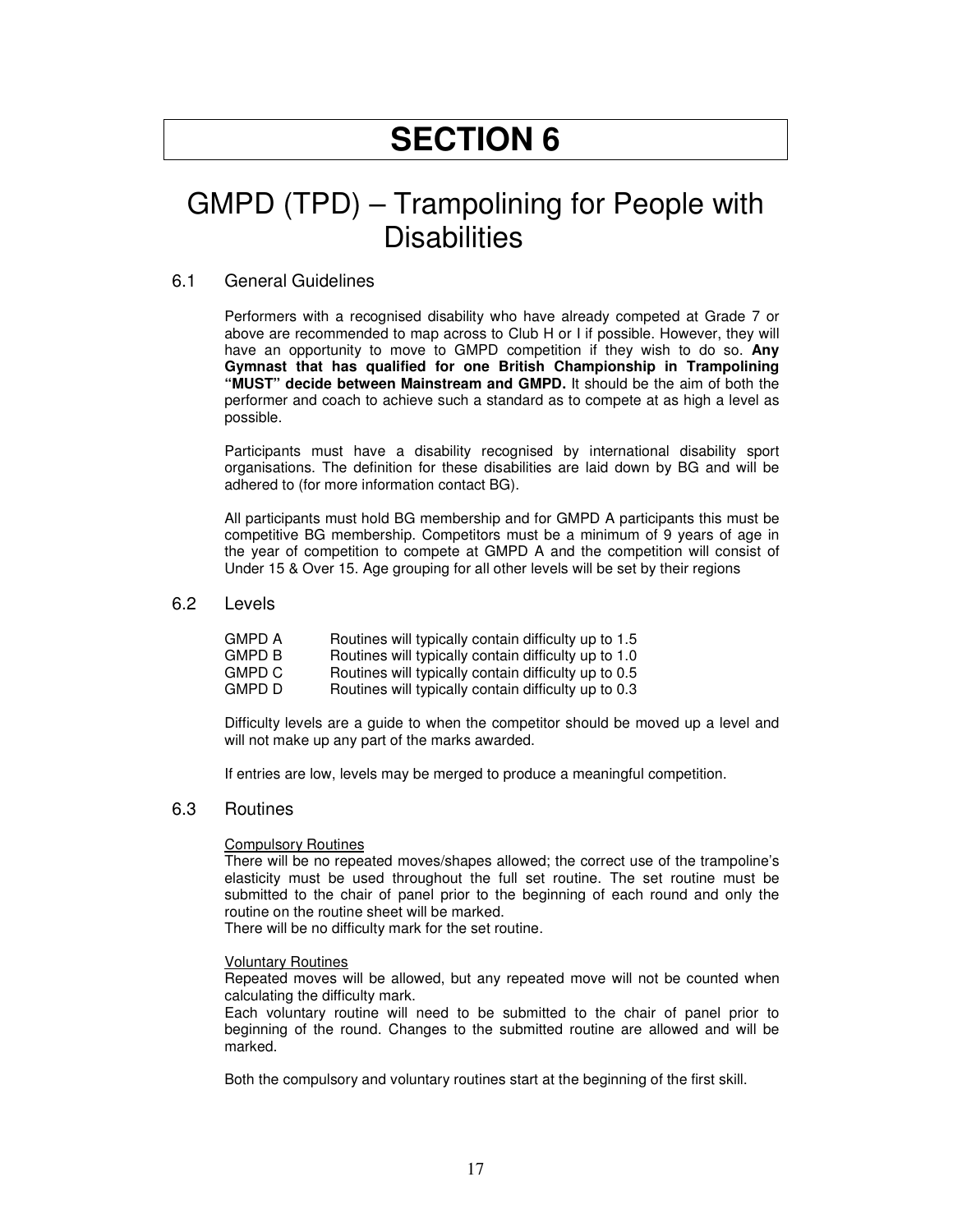#### 6.3.1 GMPD D

#### Compulsory Routine:

This will be compiled of six moves/shaped bounces with no more than ten (10) bounces from the beginning of the competitor's routine.

#### Voluntary Routines

This will be compiled of ten moves/shaped bounces with no more than twenty (20) bounces from the beginning of the competitors' routine.

#### 6.3.2 GMPD C

#### Compulsory Routines:

This will be compiled of six moves/shaped bounces with no more than ten (10) bounces from the beginning of the competitor's routine.

#### Voluntary Routines

This will be compiled of ten move/shaped bounces with no more than fifteen (15) bounces from the beginning of the competitor's routine.

#### 6.3.3 GMPD B

#### Compulsory Routine:

This will be compiled of six moves/shaped bounces with no free bounces allowed.

#### Voluntary Routines

This will be compiled of ten move/shaped bounces with no more than ten (10) bounces from the beginning of the competitor's routine.

#### 6.3.4 GMPD A

Compulsory Routine:

Participants will compete with a ten contact routine with the following requirements:

- A twist of no less than 360 degrees
- A twist of no less than 180 degrees from a seat, front or back landing
- N.B. Repeats of tariff moves will not be credited.

#### Voluntary Routines

These routines are not tariff capped.

Each competitor will compete in two rounds of competition. The voluntary routine will be credited difficulty.

Participants with physical or learning difficulties who have the appropriate skill level may compete in the mainstream Club I or above.

Both the compulsory and voluntary routines start at the beginning of the first skill.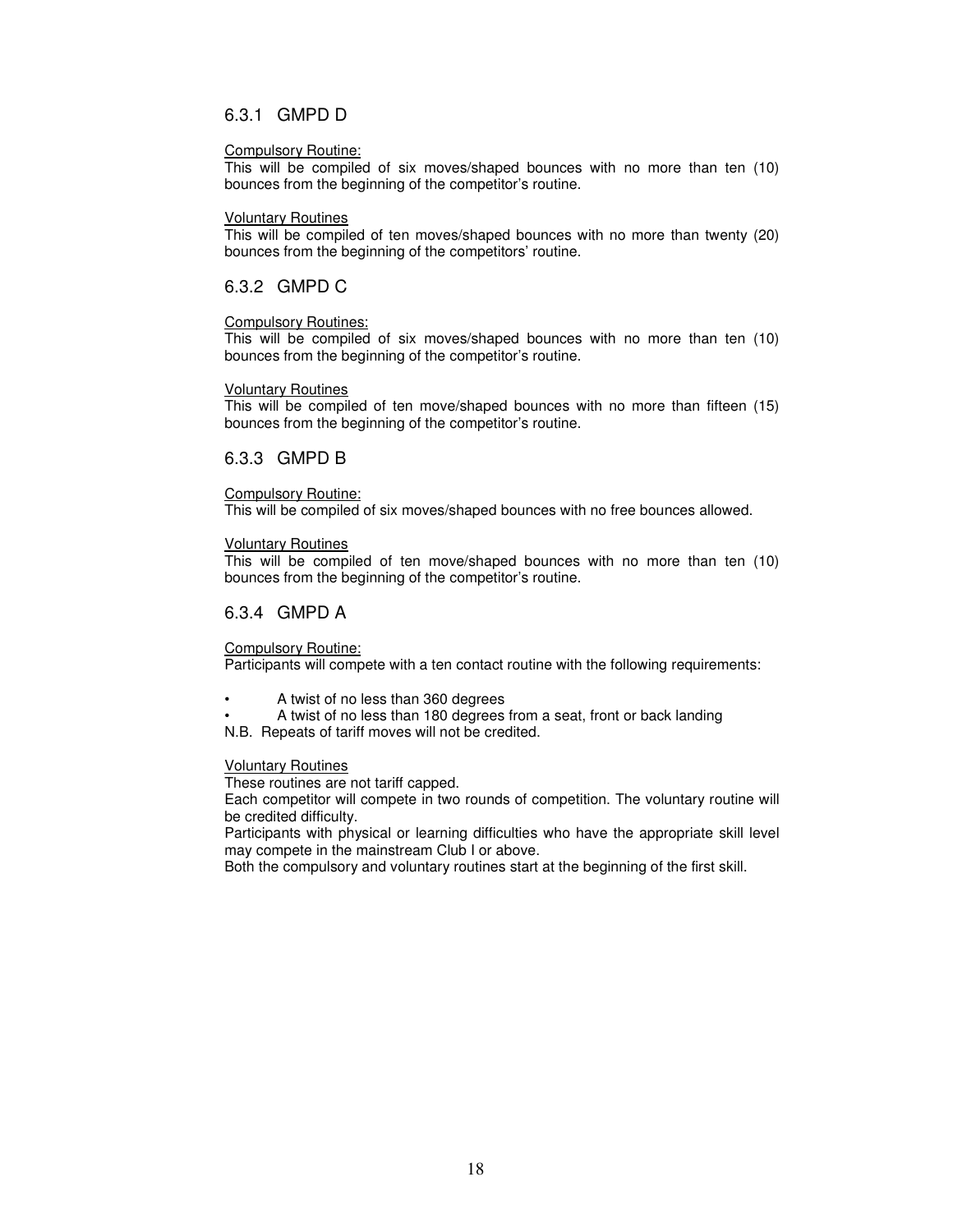#### 6.4 National Championships

Qualification to the National Championships will be calculated by the top eight competitors in each age group & each category through the season.

Points are allocated as below

| $1st$ Place = 10 points $2nd$ Place = 8 points $3rd$ Place = 6 points $4th$ Place = 5 points                                                                           |  |  |
|------------------------------------------------------------------------------------------------------------------------------------------------------------------------|--|--|
| $\sqrt{5}$ <sup>th</sup> Place = 4 points $\sqrt{6}$ <sup>th</sup> Place = 3 points $\sqrt{7}$ <sup>th</sup> Place = 2 points $\sqrt{8}$ <sup>th</sup> Place = 1 point |  |  |

#### 6.5 Competition Attire

Full competition attire will be implemented in accordance with the BG Trampolining Code of Practice.

Competitors will be allowed to use alternative clothing with respect to the Health & Safety of the competitor.

The disabilities representative has to be notified as to special circumstances regarding attire before the competition closing date.

Under NO circumstances will footwear be allowed to be worn, apart from the regulation footwear stated in the BG Code of Practice.

#### 6.6 Entries

Entries will need to be in to the Competition Organiser or British Gymnastics before or on the stated closing date.

For competition dates and venues, please contact the GMPD trampoline Paul Coates at pkcoates@tiscali.co.uk.

**Cost** 

The cost will be as per entry form.

#### Age Groups

Under 11, Under 13, Under 15, Under 17, Over 17 & Over 25

#### Rules of Grading

Once a competitor has competed in any given level and achieved a ranking of first position twice in groups of 5 or more that competitor is not permitted to enter that level again and **MUST** enter the next level. If they are unable to safely compete at the higher level, please contact the Disabilities Representative & Regional Competition Secretary to discuss the problem. Once a competitor has moved up a level they will then not be allowed to relegate themselves unless specific permission is granted by the Disabilities Representative & Regional Competition Secretary.

The decision must not be made by the representative alone; this will be decided by the Regional Technical Committee with no less than three members present. There will be no capping of age within the GMPD competition structure but you must be a minimum of 9 years of age to compete at GMPD A.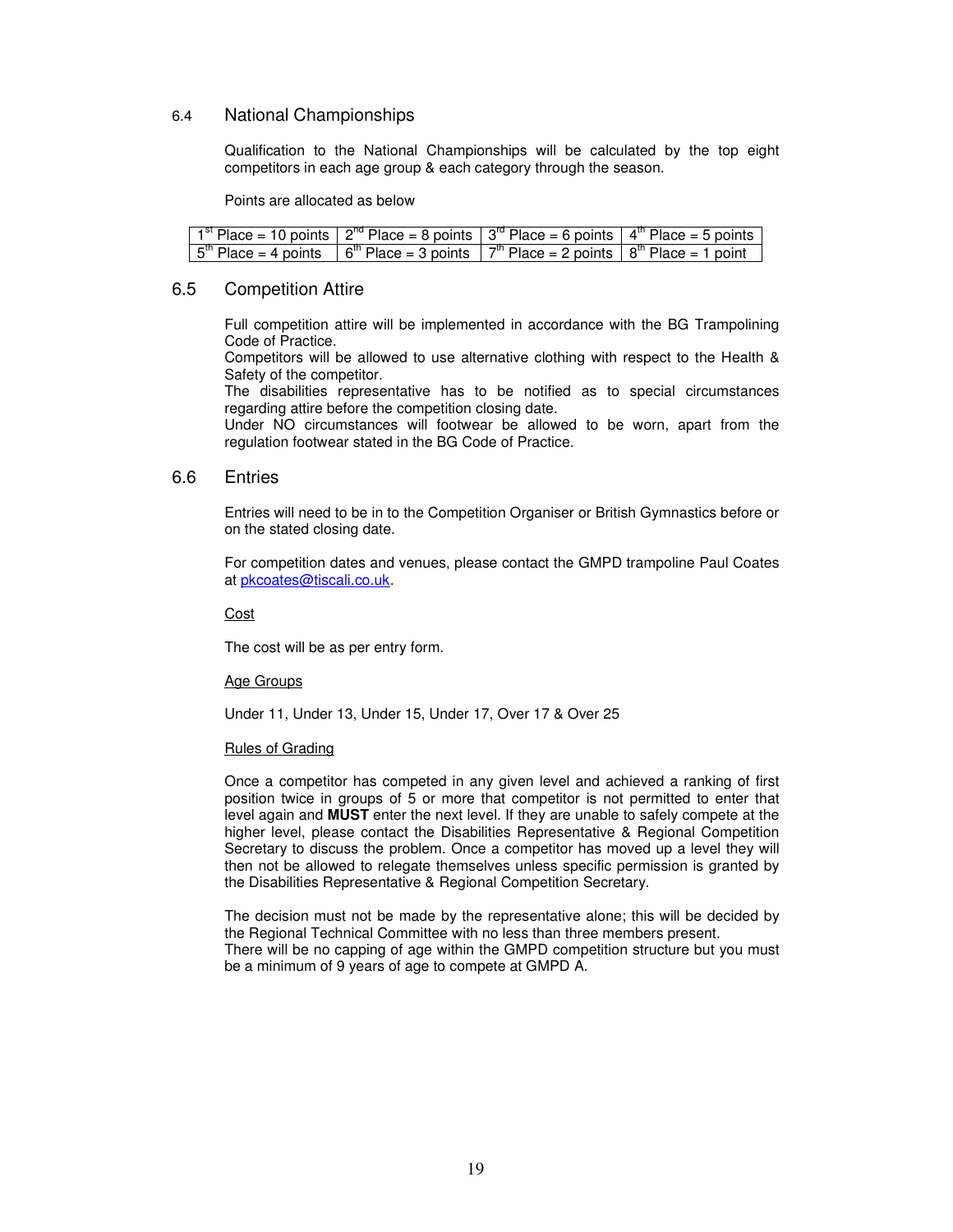#### 6.7 Eligible Moves

All moves that are stated on the One to Fifteen Star awards, except the quarter turn, will be accepted as eligible moves. The hands and knees to front drop to feet will be taken as three moves but for safety reasons will have to begin the routine.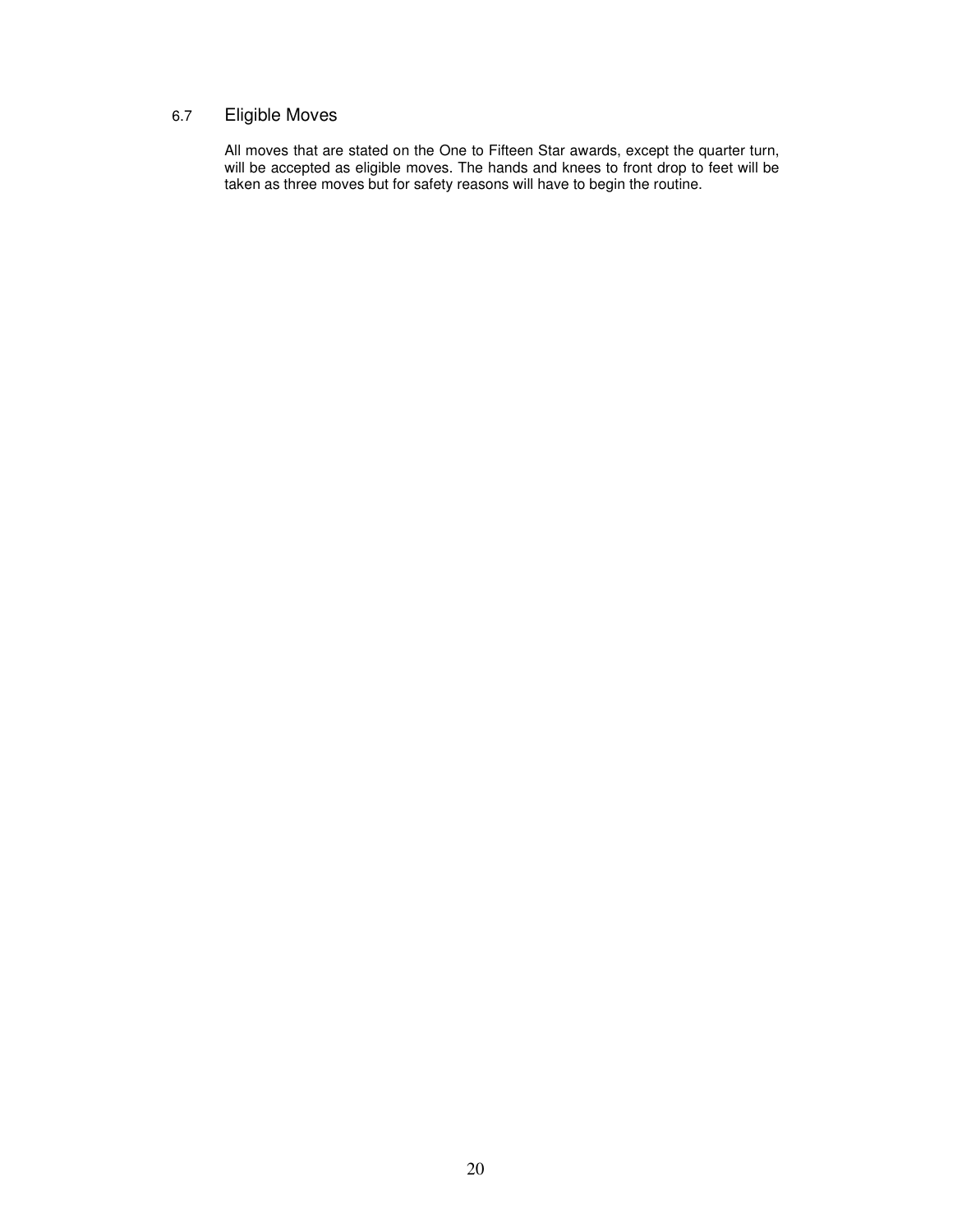## DMT – Double Mini Trampolining

#### 7.1 Minimum/Maximum Requirements

If a gymnast fails to meet the minimum requirements in a complete pass then the execution judges will delete 0.5 from their score for each element missing from the pass.

If a gymnast fails to meet the minimum requirements in the prelim, or final round then the execution judges will delete 0.5 from their score for the last pass in that round.

If a gymnast performs a pass which exceeds the maximum difficulty, the difficulty judge will display the capped difficulty for the pass.



#### 7.2 Moving between Levels

Moving between levels is now managed through the Promotion and Relegation process which is detailed in section 4.1 of this handbook. Competitors not entering a National DMT event in 2008 must enter the DMT competition structure at National C and will be subject to promotion/relegation.

#### 7.3 Regional Competitions

Regions are encouraged to hold DMT events and to promote DMT courses. In general we would expect regions to run National C and Regional D competitions. Those wishing to run World FIG B and/or World FIG A competitions must contact the Competitions Committee to ensure that the equipment being used meets the current FIG specifications. Regions requiring information should contact the DMT Representative at the earliest opportunity.

#### 7.4 Teams

Teams must be specified before the start of each competition and consist of either 3 or 4 gymnasts in the same age group and the same level.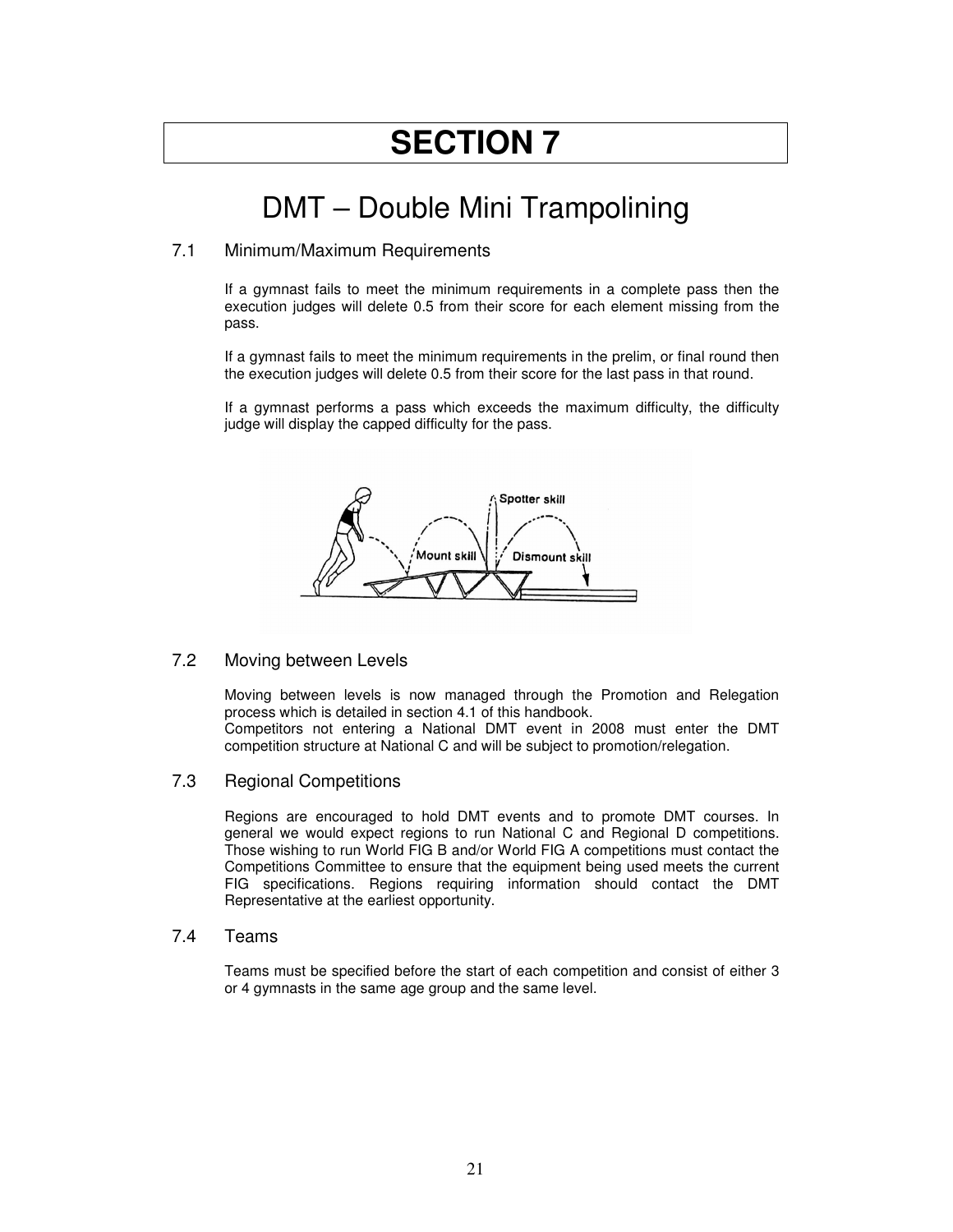#### 7.5 Competition Attire

For full competition attire, please see the BG Code of Points. Girls: Long or short sleeved leotards and white socks or preferably white DMT shoes.

Boys: Leotard and Gym shorts. White socks or preferably white DMT shoes.

#### 7.6 Difficulty and Difficulty Cards

The difficulty for skills performed in DMT is different from Trampoline, in that double and twisting somersaults have various tariffs, depending on the shape, amount of somersault and twist. Difficulty cards must be completed in English or FIG notation and the difficulty of the skills and passes written on the sheet before the card is handed in.

#### 7.7 Rules

#### 7.7.1 World FIG A (Senior Men's and Ladies)

This is the minimum grade for gymnasts wanting to be selected to represent Great Britain at Senior events.

Age Group: FIG A Senior Men (15 or over in year of competition) FIG A Senior Ladies (15 or over in year of competition)

Min/Max DD: Each pass must contain at least one double somersault Each round must contain a pass with at least a double somersault in each skill

Min Coach: DMT Senior Club Coach DMT High Performance Coach for gymnasts competing double somersaults with more than one half twist. DMT International Performance Coach for gymnasts competing double somersaults with more than a double twist.

### Relegation: World FIG B<br>Nationals: British Doubl

British Double Mini Trampoline Championships

#### 7.7.2 World FIG B (Age Groups)

This is the minimum grade for gymnasts wanting to be selected to represent Great Britain at Youth events.

| Age Group: | $FIG B 15+ Male$<br>$FIG B 15+ Female$ | 15 or over in year of competition<br>15 or over in year of competition |
|------------|----------------------------------------|------------------------------------------------------------------------|
|            | FIG B U15 Boys                         | Under 15 (min 9 years old) in year of<br>competition                   |
|            | FIG B U15 Girls                        | Under 15 (min 9 years old) in year of<br>competition                   |

- Min/Max DD: Each round must contain at least one double somersault
- Min Coach: DMT Senior Club Coach

| Promotion:  | World FIG A (must be 15 or over in year of competition) |
|-------------|---------------------------------------------------------|
| Relegation: | National C                                              |
| Nationals:  | British Double Mini Trampoline Age Group Competitions   |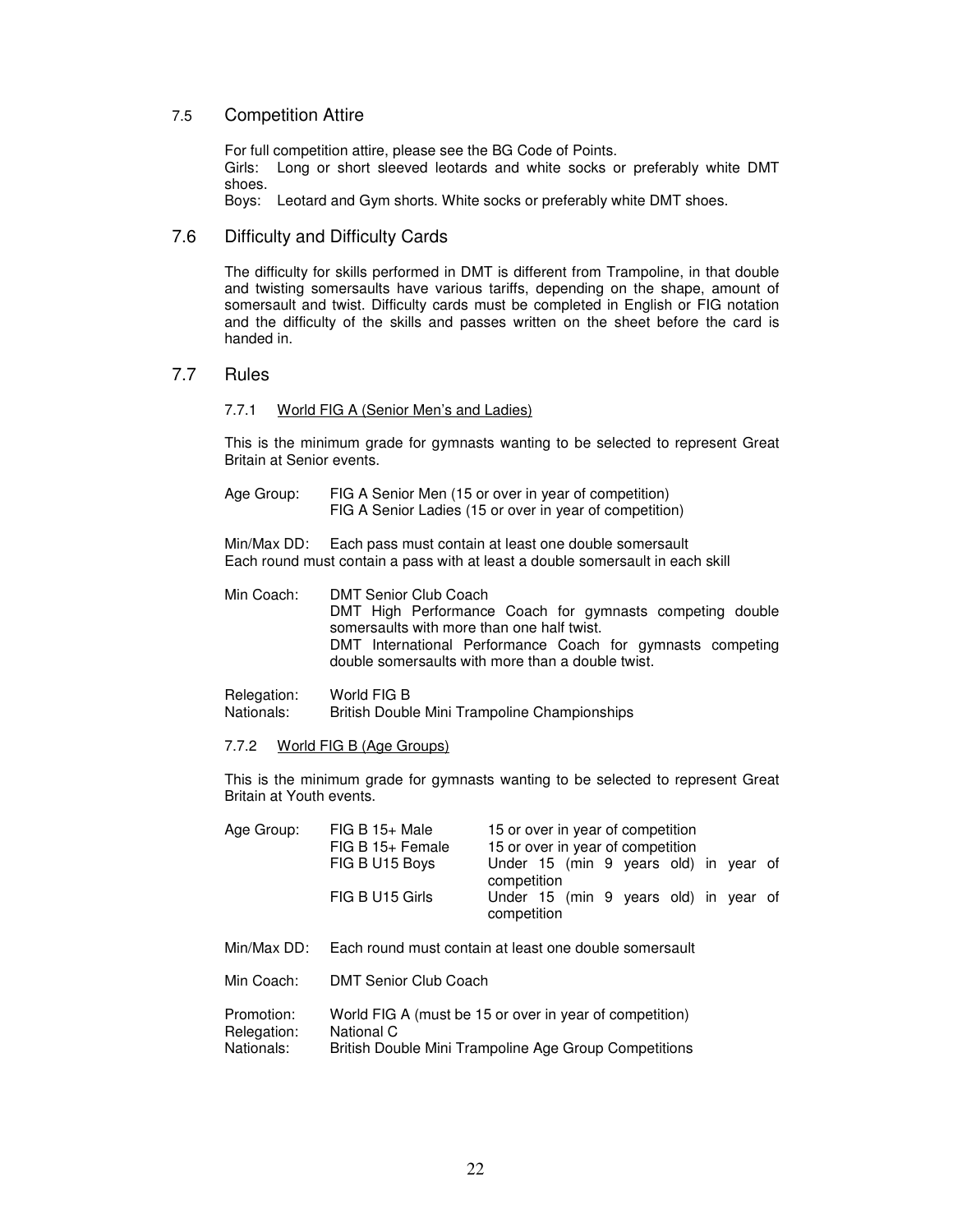#### 7.7.3 National C

This grade is designed for gymnasts linking single somersaults. Gymnasts that are ready to do double somersaults should progress to World FIG B.

| Age Group:                              | National C 15+ Male                                                                                                 | 15 or over in year of competition<br>National C 15+ Female 15 or over in year of competition                                      |
|-----------------------------------------|---------------------------------------------------------------------------------------------------------------------|-----------------------------------------------------------------------------------------------------------------------------------|
|                                         | National C U15 Boys                                                                                                 | Under 15 (min 9 years old) in year of<br>competition                                                                              |
|                                         | National C U15 Girls                                                                                                | Under 15 (min 9 years old) in year of<br>competition                                                                              |
| Min/Max DD:                             | Each skill must be a somersault and a Barani or Rudy Mount or<br>Spotter must be included in the Preliminary Round. |                                                                                                                                   |
|                                         | Maximum difficulty capped at 2.4                                                                                    | (Competitors may compete up to double somersaults with one half<br>twist, but will not be credited with more than 2.4 difficulty) |
| Min Coach:                              | <b>DMT Club Coach</b><br><b>DMT Senior Club Coach</b>                                                               |                                                                                                                                   |
| Promotion:<br>Relegation:<br>Nationals: | World FIG B<br>None<br>National C Age Group Finals                                                                  |                                                                                                                                   |

#### 7.7.4 Home County / Regional D

This is an introductory grade where gymnasts are required to perform a single somersault in each pass. They can perform tuck, pike and straddle jumps, along with ½, full, 1½ and double twist jumps provided that they are accompanied by a somersault in each pass. Gymnasts with four passes containing linked single somersaults should progress to National C. Regional Competition Secretary to administer age groups as per regional criteria. It is advised that competitors compete in male and female groups.

- Age Group: Regional 15+ 15 or over in year of competition Regional U15 Under 15 (min 9 years old) in year of competition
- Min/Max DD: Each pass must contain a somersault with max difficulty capped at 1.3
- Min Coach: DMT Club Coach
- Promotion: National C